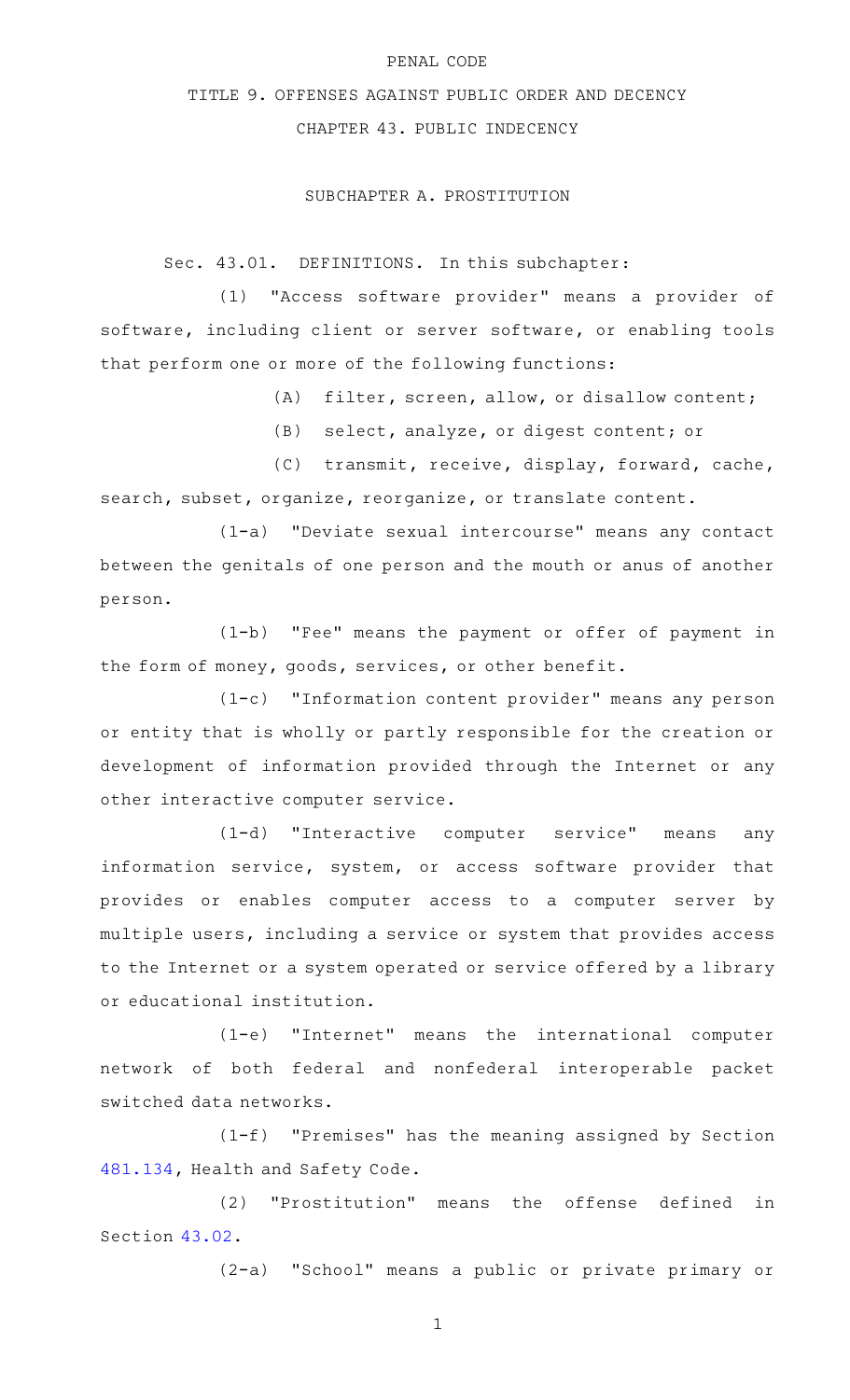secondary school.

(3) "Sexual contact" means any touching of the anus, breast, or any part of the genitals of another person with intent to arouse or gratify the sexual desire of any person.

(4) "Sexual conduct" includes deviate sexual intercourse, sexual contact, and sexual intercourse.

(5) "Sexual intercourse" means any penetration of the female sex organ by the male sex organ.

(6) "Solicitation of prostitution" means the offense defined in Section [43.021](http://www.statutes.legis.state.tx.us/GetStatute.aspx?Code=PE&Value=43.021).

Acts 1973, 63rd Leg., p. 883, ch. 399, Sec. 1, eff. Jan. 1, 1974. Amended by Acts 1979, 66th Leg., p. 373, ch. 168, Sec. 2, eff. Aug. 27, 1979; Acts 1993, 73rd Leg., ch. 900, Sec. 1.01, eff. Sept. 1, 1994.

Amended by:

Acts 2017, 85th Leg., R.S., Ch. 685 (H.B. [29\)](http://www.legis.state.tx.us/tlodocs/85R/billtext/html/HB00029F.HTM), Sec. 35, eff. September 1, 2017.

Acts 2019, 86th Leg., R.S., Ch. 413 (S.B. [20\)](http://www.legis.state.tx.us/tlodocs/86R/billtext/html/SB00020F.HTM), Sec. 3.01, eff. September 1, 2019.

Acts 2021, 87th Leg., R.S., Ch. 807 (H.B. [1540\)](http://www.legis.state.tx.us/tlodocs/87R/billtext/html/HB01540F.HTM), Sec. 54, eff. September 1, 2021.

Acts 2021, 87th Leg., R.S., Ch. 807 (H.B. [1540\)](http://www.legis.state.tx.us/tlodocs/87R/billtext/html/HB01540F.HTM), Sec. 60, eff. September 1, 2021.

Acts 2021, 87th Leg., R.S., Ch. 1049 (S.B. [1831](http://www.legis.state.tx.us/tlodocs/87R/billtext/html/SB01831F.HTM)), Sec. 8, eff. September 1, 2021.

Sec. 43.02. PROSTITUTION.

(a) A person commits an offense if the person knowingly offers or agrees to receive a fee from another to engage in sexual conduct.

(b-1) Repealed by Acts 2017, 85th Leg., R.S., Ch. 685 (H.B. [29](http://www.legis.state.tx.us/tlodocs/85R/billtext/html/HB00029F.HTM)), Sec. 44(2), eff. September 1, 2017.

(c)AAAn offense under Subsection (a) is a Class B misdemeanor, except that the offense is:

(1) a Class A misdemeanor if the actor has previously been convicted one or two times of an offense under Subsection (a); or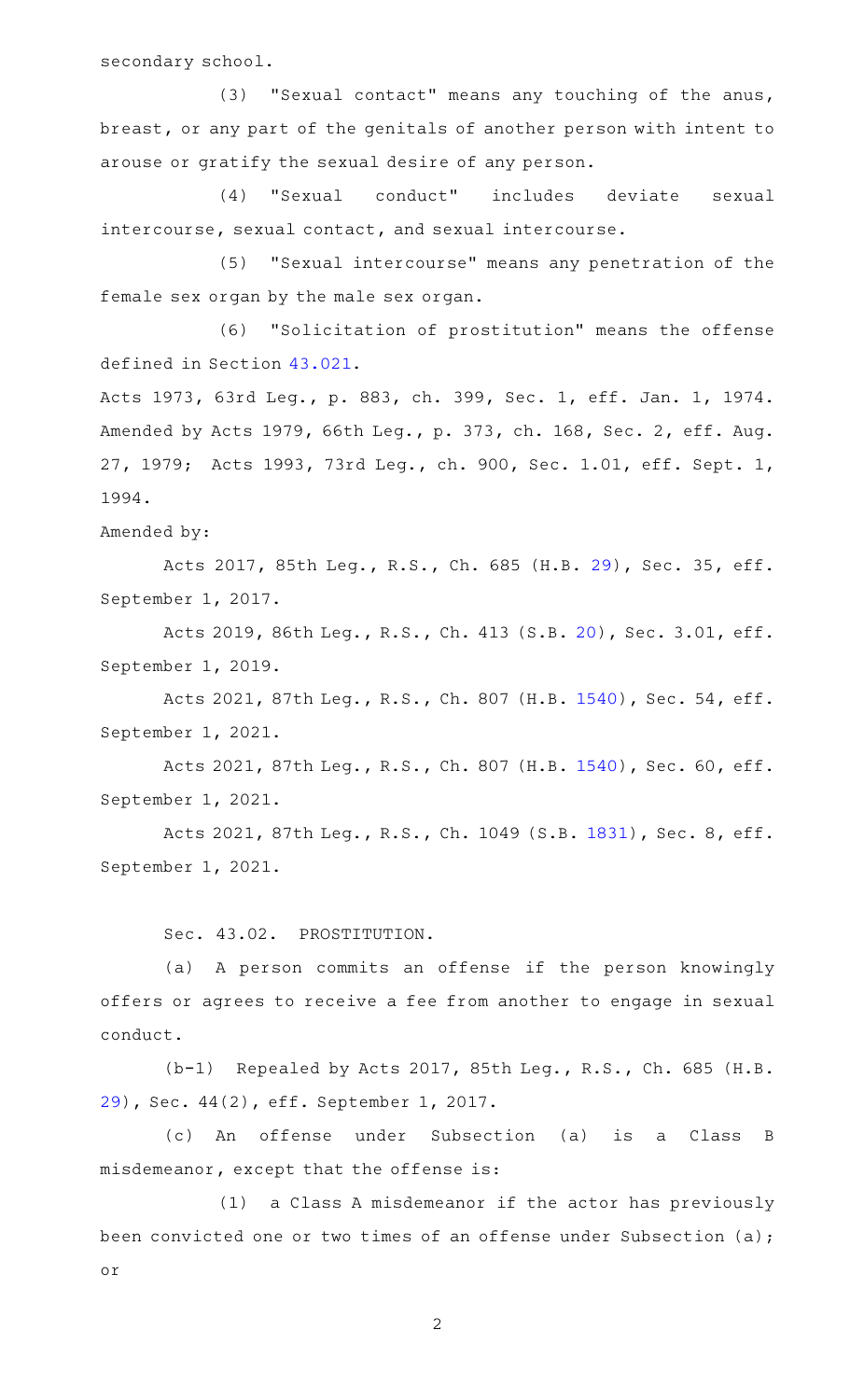(2) a state jail felony if the actor has previously been convicted three or more times of an offense under Subsection (a).

(c-2) The punishment prescribed for an offense under Subsection (b) is increased to the punishment prescribed for the next highest category of offense if it is shown on the trial of the offense that the actor committed the offense in a location that was:

 $(1)$  on the premises of or within 1,000 feet of the premises of a school; or

(2) on premises or within 1,000 feet of premises where:

 $(A)$  an official school function was taking place; or

(B) an event sponsored or sanctioned by the University Interscholastic League was taking place.

(d) It is a defense to prosecution for an offense under Subsection (a) that the actor engaged in the conduct that constitutes the offense because the actor was the victim of conduct that constitutes an offense under Section [20A.02](http://www.statutes.legis.state.tx.us/GetStatute.aspx?Code=PE&Value=20A.02) or [43.05](http://www.statutes.legis.state.tx.us/GetStatute.aspx?Code=PE&Value=43.05).

(e) A conviction may be used for purposes of enhancement under this section or enhancement under Subchapter [D,](http://www.statutes.legis.state.tx.us/GetStatute.aspx?Code=PE&Value=12.41) Chapter [12](http://www.statutes.legis.state.tx.us/GetStatute.aspx?Code=PE&Value=12), but not under both this section and Subchapter [D,](http://www.statutes.legis.state.tx.us/GetStatute.aspx?Code=PE&Value=12.41) Chapter [12.](http://www.statutes.legis.state.tx.us/GetStatute.aspx?Code=PE&Value=12) For purposes of enhancement of penalties under this section or Subchapter [D,](http://www.statutes.legis.state.tx.us/GetStatute.aspx?Code=PE&Value=12.41) Chapter [12](http://www.statutes.legis.state.tx.us/GetStatute.aspx?Code=PE&Value=12), a defendant is previously convicted of an offense under this section if the defendant was adjudged guilty of the offense or entered a plea of guilty or nolo contendere in return for a grant of deferred adjudication, regardless of whether the sentence for the offense was ever imposed or whether the sentence was probated and the defendant was subsequently discharged from community supervision.

Acts 1973, 63rd Leg., p. 883, ch. 399, Sec. 1, eff. Jan. 1, 1974. Amended by Acts 1977, 65th Leg., p. 757, ch. 286, Sec. 1, eff. May 27, 1977; Acts 1993, 73rd Leg., ch. 900, Sec. 1.01, eff. Sept. 1, 1994; Acts 2001, 77th Leg., ch. 987, Sec. 1, eff. Sept. 1, 2001. Amended by:

Acts 2009, 81st Leg., R.S., Ch. 1002 (H.B. [4009](http://www.legis.state.tx.us/tlodocs/81R/billtext/html/HB04009F.HTM)), Sec. 8, eff. September 1, 2009.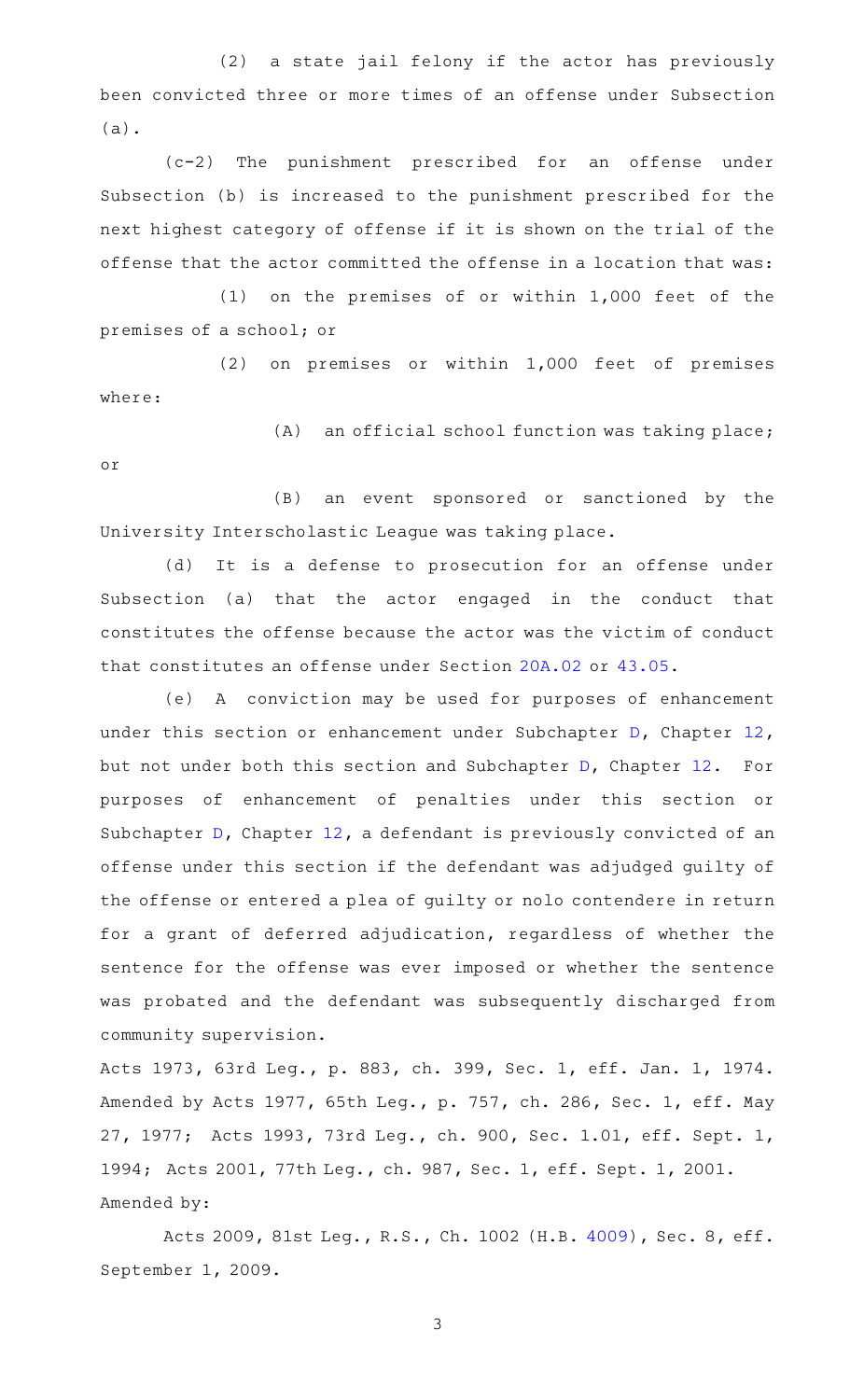Acts 2011, 82nd Leg., R.S., Ch. 515 (H.B. [2014\)](http://www.legis.state.tx.us/tlodocs/82R/billtext/html/HB02014F.HTM), Sec. 4.02, eff. September 1, 2011.

Acts 2013, 83rd Leg., R.S., Ch. 1252 (H.B. [8\)](http://www.legis.state.tx.us/tlodocs/83R/billtext/html/HB00008F.HTM), Sec. 15, eff. September 1, 2013.

Acts 2015, 84th Leg., R.S., Ch. 332 (H.B. [10\)](http://www.legis.state.tx.us/tlodocs/84R/billtext/html/HB00010F.HTM), Sec. 14, eff. September 1, 2015.

Acts 2015, 84th Leg., R.S., Ch. 1273 (S.B. [825](http://www.legis.state.tx.us/tlodocs/84R/billtext/html/SB00825F.HTM)), Sec. 1, eff. September 1, 2015.

Acts 2017, 85th Leg., R.S., Ch. 685 (H.B. [29\)](http://www.legis.state.tx.us/tlodocs/85R/billtext/html/HB00029F.HTM), Sec. 36, eff. September 1, 2017.

Reenacted and amended by Acts 2017, 85th Leg., R.S., Ch. 685 (H.B. [29](http://www.legis.state.tx.us/tlodocs/85R/billtext/html/HB00029F.HTM)), Sec. 37, eff. September 1, 2017.

Amended by:

Acts 2017, 85th Leg., R.S., Ch. 685 (H.B. [29\)](http://www.legis.state.tx.us/tlodocs/85R/billtext/html/HB00029F.HTM), Sec. 44(2), eff. September 1, 2017.

Reenacted and amended by Acts 2017, 85th Leg., R.S., Ch. 1038 (H.B. [1808](http://www.legis.state.tx.us/tlodocs/85R/billtext/html/HB01808F.HTM)), Sec. 8, eff. September 1, 2017.

Amended by:

Acts 2019, 86th Leg., R.S., Ch. 413 (S.B. [20\)](http://www.legis.state.tx.us/tlodocs/86R/billtext/html/SB00020F.HTM), Sec. 2.05, eff. September 1, 2019.

Acts 2021, 87th Leg., R.S., Ch. 807 (H.B. [1540\)](http://www.legis.state.tx.us/tlodocs/87R/billtext/html/HB01540F.HTM), Sec. 29, eff. September 1, 2021.

Acts 2021, 87th Leg., R.S., Ch. 807 (H.B. [1540\)](http://www.legis.state.tx.us/tlodocs/87R/billtext/html/HB01540F.HTM), Sec. 61, eff. September 1, 2021.

Acts 2021, 87th Leg., R.S., Ch. 1049 (S.B. [1831](http://www.legis.state.tx.us/tlodocs/87R/billtext/html/SB01831F.HTM)), Sec. 9, eff. September 1, 2021.

Sec. 43.021. SOLICITATION OF PROSTITUTION. (a) A person commits an offense if the person knowingly offers or agrees to pay a fee to another person for the purpose of engaging in sexual conduct with that person or another.

(b) An offense under Subsection (a) is a state jail felony, except that the offense is:

(1) a felony of the third degree if the actor has previously been convicted of an offense under Subsection (a) or under Section [43.02\(](http://www.statutes.legis.state.tx.us/GetStatute.aspx?Code=PE&Value=43.02)b), as that law existed before September 1, 2021; or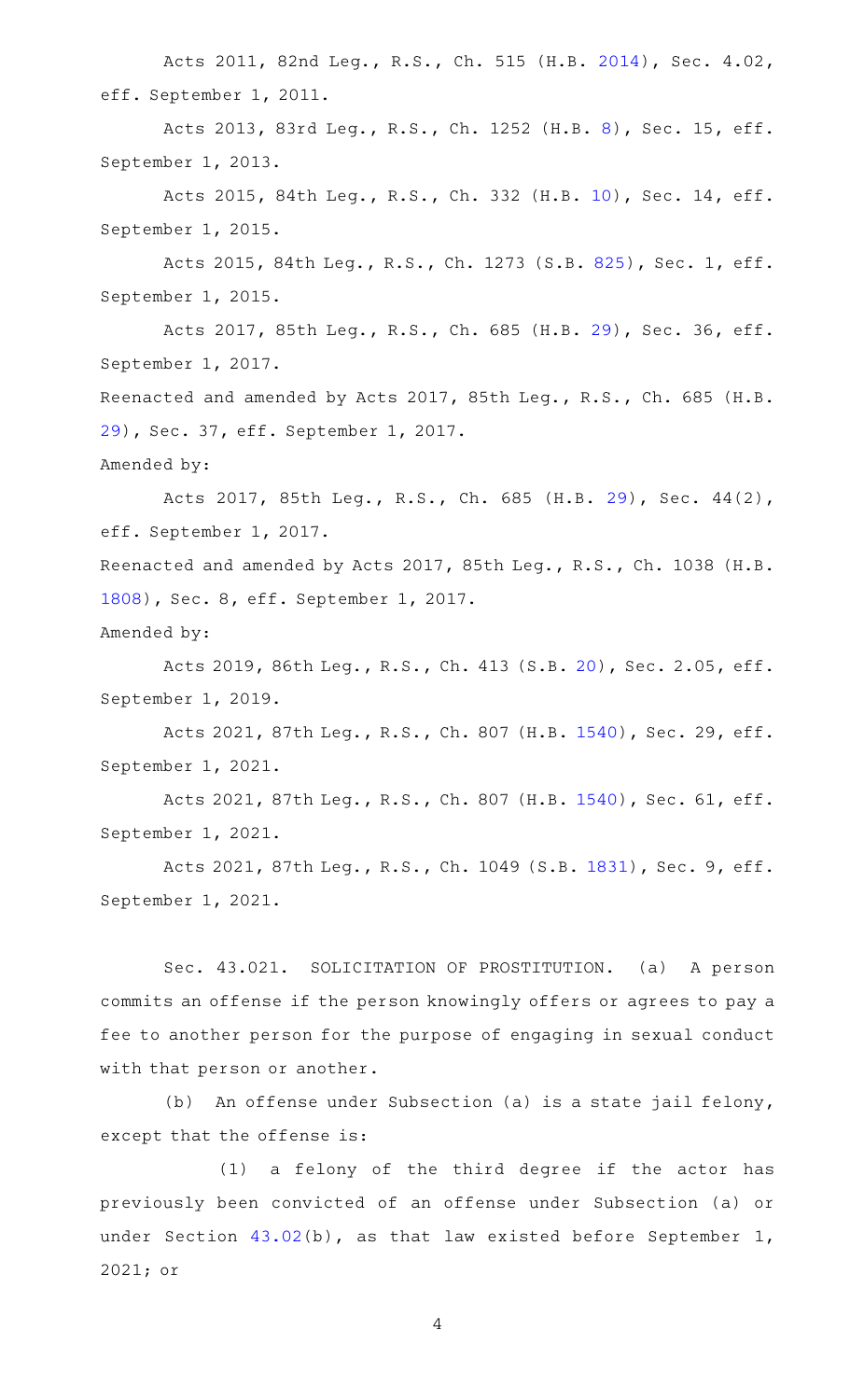(2) a felony of the second degree if the person with whom the actor agrees to engage in sexual conduct is:

(A) younger than 18 years of age, regardless of whether the actor knows the age of the person at the time of the offense;

(B) represented to the actor as being younger than 18 years of age; or

(C) believed by the actor to be younger than 18 years of age.

(c) A conviction may be used for purposes of enhancement under this section or enhancement under Subchapter [D,](http://www.statutes.legis.state.tx.us/GetStatute.aspx?Code=PE&Value=12.41) Chapter [12](http://www.statutes.legis.state.tx.us/GetStatute.aspx?Code=PE&Value=12), but not under both this section and that subchapter. For purposes of enhancement of penalties under this section or Subchapter [D](http://www.statutes.legis.state.tx.us/GetStatute.aspx?Code=PE&Value=12.41), Chapter [12](http://www.statutes.legis.state.tx.us/GetStatute.aspx?Code=PE&Value=12), a defendant is considered to have been previously convicted of an offense under this section or under Section [43.02\(](http://www.statutes.legis.state.tx.us/GetStatute.aspx?Code=PE&Value=43.02)b), as that law existed before September 1, 2021, if the defendant was adjudged guilty of the offense or entered a plea of guilty or nolo contendere in return for a grant of deferred adjudication, regardless of whether the sentence for the offense was ever imposed or whether the sentence was probated and the defendant was subsequently discharged from community supervision. Added by Acts 2021, 87th Leg., R.S., Ch. 807 (H.B. [1540\)](http://www.legis.state.tx.us/tlodocs/87R/billtext/html/HB01540F.HTM), Sec. 28, eff. September 1, 2021.

Amended by:

Acts 2021, 87th Leg., R.S., Ch. 807 (H.B. [1540\)](http://www.legis.state.tx.us/tlodocs/87R/billtext/html/HB01540F.HTM), Sec. 29, eff. September 1, 2021.

Acts 2021, 87th Leg., R.S., Ch. 807 (H.B. [1540\)](http://www.legis.state.tx.us/tlodocs/87R/billtext/html/HB01540F.HTM), Sec. 30, eff. September 1, 2021.

Sec. 43.03. PROMOTION OF PROSTITUTION. (a) A person commits an offense if, acting other than as a prostitute receiving compensation for personally rendered prostitution services, he or she knowingly:

(1) receives money or other property pursuant to an agreement to participate in the proceeds of prostitution; or

(2) solicits another to engage in sexual conduct with another person for compensation.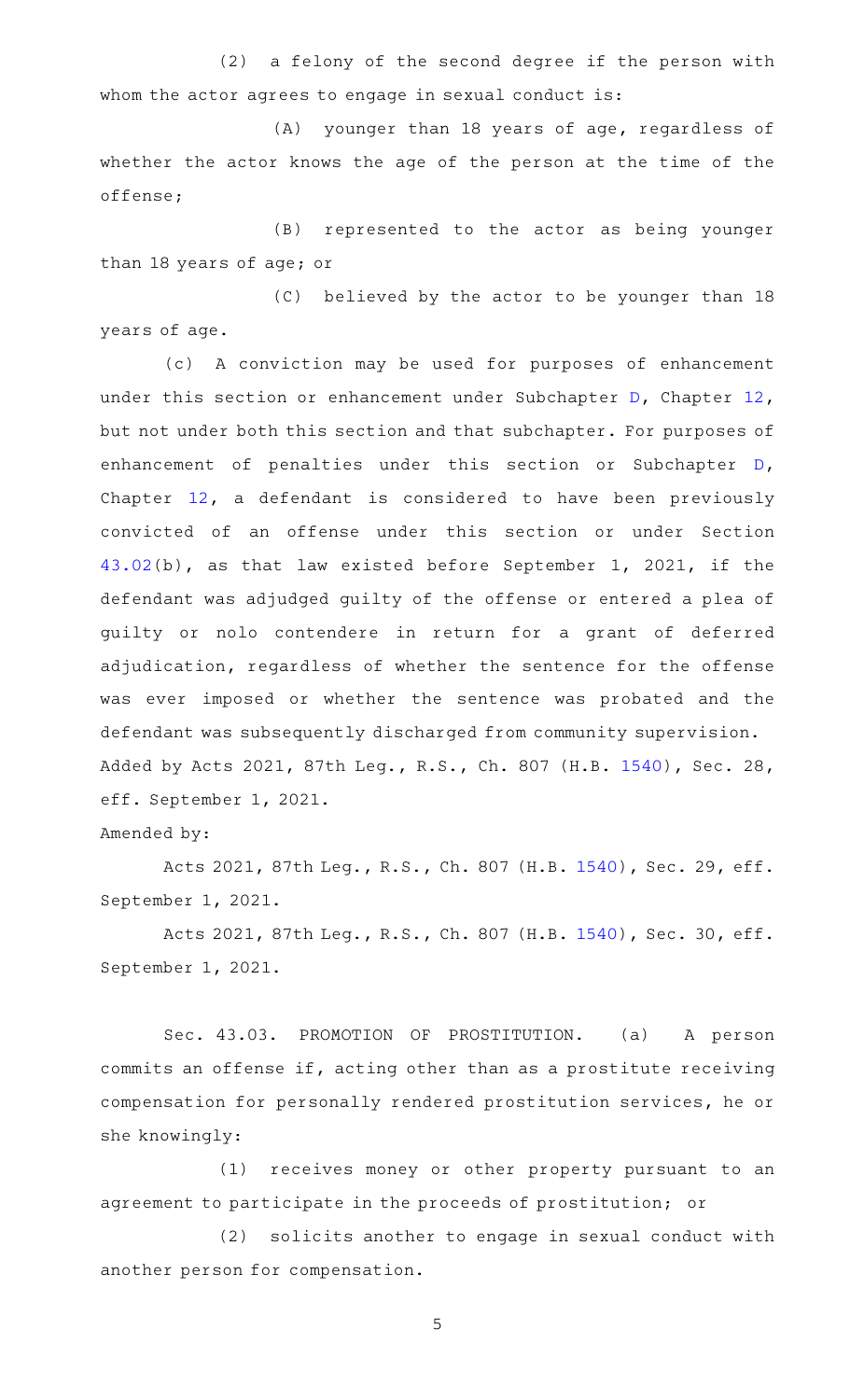(b) An offense under this section is a felony of the third degree, except that the offense is:

(1) a felony of the second degree if the actor has been previously convicted of an offense under this section; or

(2) a felony of the first degree if the actor engages in conduct described by Subsection (a)(1) or (2) involving a person younger than 18 years of age engaging in prostitution, regardless of whether the actor knows the age of the person at the time of the offense.

Acts 1973, 63rd Leg., p. 883, ch. 399, Sec. 1, eff. Jan. 1, 1974. Amended by Acts 1977, 65th Leg., p. 758, ch. 287, Sec. 1, eff. May 27, 1977; Acts 1993, 73rd Leg., ch. 900, Sec. 1.01, eff. Sept. 1, 1994.

#### Amended by:

Acts 2013, 83rd Leg., R.S., Ch. 1252 (H.B. [8\)](http://www.legis.state.tx.us/tlodocs/83R/billtext/html/HB00008F.HTM), Sec. 16, eff. September 1, 2013.

Acts 2017, 85th Leg., R.S., Ch. 685 (H.B. [29\)](http://www.legis.state.tx.us/tlodocs/85R/billtext/html/HB00029F.HTM), Sec. 38, eff. September 1, 2017.

Acts 2017, 85th Leg., R.S., Ch. 1038 (H.B. [1808](http://www.legis.state.tx.us/tlodocs/85R/billtext/html/HB01808F.HTM)), Sec. 9, eff. September 1, 2017.

Acts 2019, 86th Leg., R.S., Ch. 273 (S.B. [1802](http://www.legis.state.tx.us/tlodocs/86R/billtext/html/SB01802F.HTM)), Sec. 3, eff. September 1, 2019.

Sec. 43.031. ONLINE PROMOTION OF PROSTITUTION. (a) A person commits an offense if the person owns, manages, or operates an interactive computer service or information content provider, or operates as an information content provider, with the intent to promote the prostitution of another person or facilitate another person to engage in prostitution or solicitation of prostitution.

(b) An offense under this section is a felony of the third degree, except that the offense is a felony of the second degree if the actor:

(1) has been previously convicted of an offense under this section or Section [43.041](http://www.statutes.legis.state.tx.us/GetStatute.aspx?Code=PE&Value=43.041); or

(2) engages in conduct described by Subsection (a) involving a person younger than 18 years of age engaging in prostitution, regardless of whether the actor knows the age of the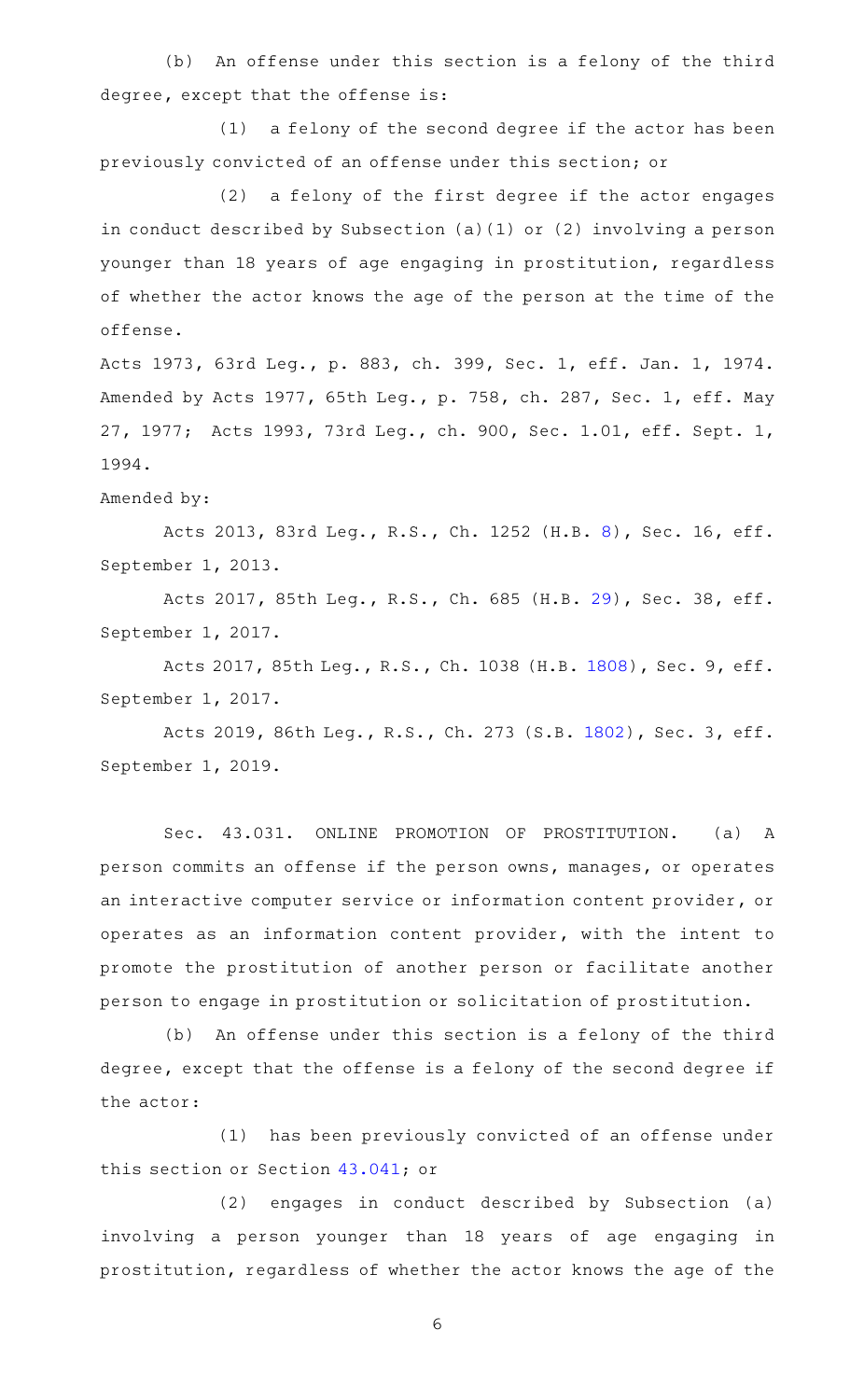person at the time of the offense.

Added by Acts 2019, 86th Leg., R.S., Ch. 413 (S.B. [20\)](http://www.legis.state.tx.us/tlodocs/86R/billtext/html/SB00020F.HTM), Sec. 3.02, eff. September 1, 2019.

Amended by:

Acts 2021, 87th Leg., R.S., Ch. 807 (H.B. [1540\)](http://www.legis.state.tx.us/tlodocs/87R/billtext/html/HB01540F.HTM), Sec. 55, eff. September 1, 2021.

Sec. 43.04. AGGRAVATED PROMOTION OF PROSTITUTION. (a) A person commits an offense if he knowingly owns, invests in, finances, controls, supervises, or manages a prostitution enterprise that uses two or more prostitutes.

(b) An offense under this section is a felony of the first degree.

Acts 1973, 63rd Leg., p. 883, ch. 399, Sec. 1, eff. Jan. 1, 1974. Amended by Acts 1993, 73rd Leg., ch. 900, Sec. 1.01, eff. Sept. 1, 1994.

Amended by:

Acts 2013, 83rd Leg., R.S., Ch. 1252 (H.B. [8\)](http://www.legis.state.tx.us/tlodocs/83R/billtext/html/HB00008F.HTM), Sec. 17, eff. September 1, 2013.

Acts 2017, 85th Leg., R.S., Ch. 685 (H.B. [29\)](http://www.legis.state.tx.us/tlodocs/85R/billtext/html/HB00029F.HTM), Sec. 39, eff. September 1, 2017.

Acts 2017, 85th Leg., R.S., Ch. 1038 (H.B. [1808](http://www.legis.state.tx.us/tlodocs/85R/billtext/html/HB01808F.HTM)), Sec. 10, eff. September 1, 2017.

Acts 2019, 86th Leg., R.S., Ch. 273 (S.B. [1802](http://www.legis.state.tx.us/tlodocs/86R/billtext/html/SB01802F.HTM)), Sec. 4, eff. September 1, 2019.

Sec. 43.041. AGGRAVATED ONLINE PROMOTION OF PROSTITUTION. (a) A person commits an offense if the person owns, manages, or operates an interactive computer service or information content provider, or operates as an information content provider, with the intent to promote the prostitution of five or more persons or facilitate five or more persons to engage in prostitution or solicitation of prostitution.

(b) An offense under this section is a felony of the second degree, except that the offense is a felony of the first degree if the actor:

(1) has been previously convicted of an offense under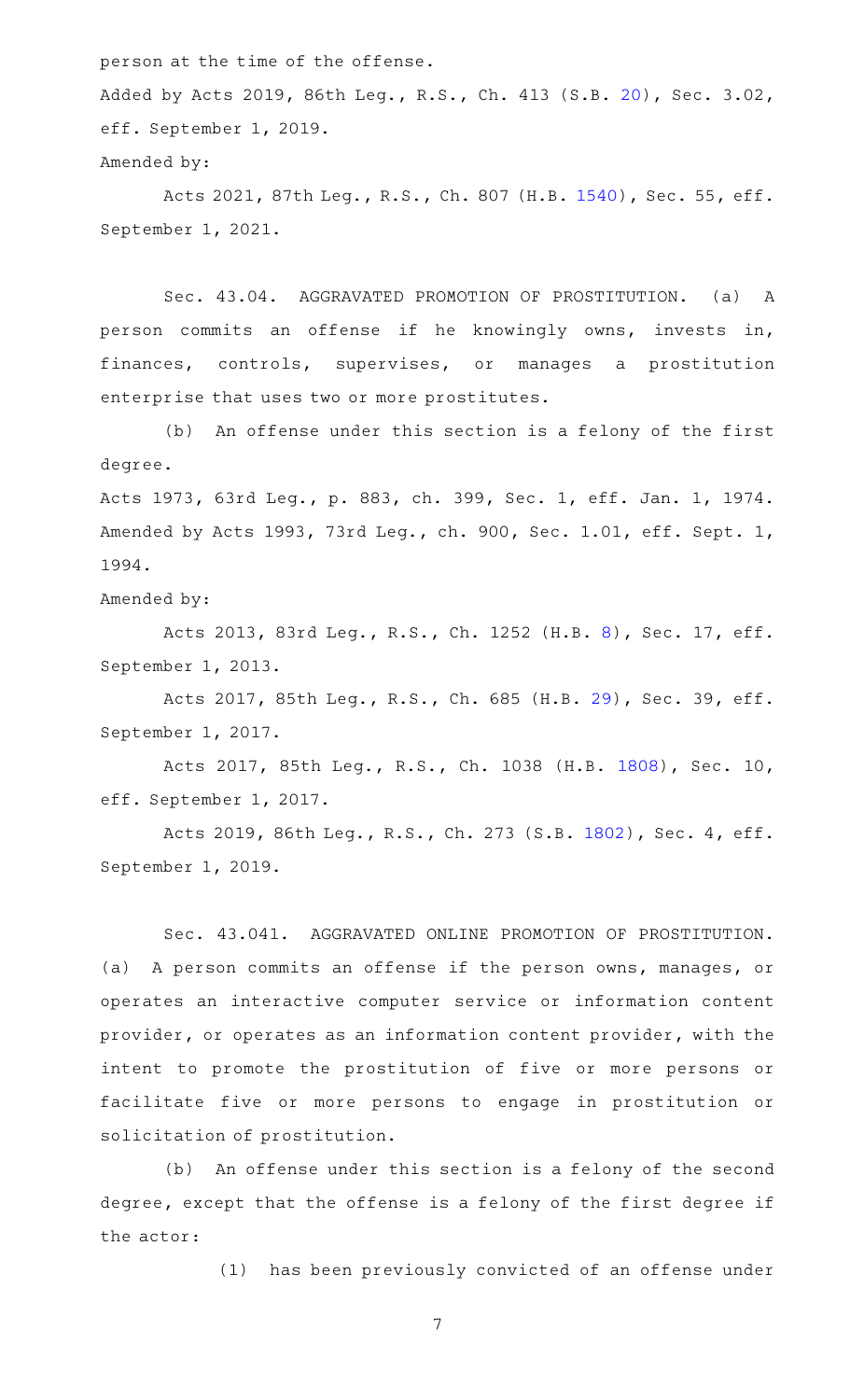this section; or

(2) engages in conduct described by Subsection (a) involving two or more persons younger than 18 years of age engaging in prostitution, regardless of whether the actor knows the age of the persons at the time of the offense.

Added by Acts 2019, 86th Leg., R.S., Ch. 413 (S.B. [20\)](http://www.legis.state.tx.us/tlodocs/86R/billtext/html/SB00020F.HTM), Sec. 3.02, eff. September 1, 2019.

Amended by:

Acts 2021, 87th Leg., R.S., Ch. 807 (H.B. [1540\)](http://www.legis.state.tx.us/tlodocs/87R/billtext/html/HB01540F.HTM), Sec. 56, eff. September 1, 2021.

Sec. 43.05. COMPELLING PROSTITUTION. (a) A person commits an offense if the person knowingly:

(1) causes another by force, threat, coercion, or fraud to commit prostitution; or

(2) causes by any means a child younger than 18 years to commit prostitution, regardless of whether the actor knows the age of the child at the time of the offense.

(b) An offense under this section is a felony of the first degree.

(c) If conduct constituting an offense under this section also constitutes an offense under another section of this code, the actor may be prosecuted under either section or under both sections.

(d) For purposes of this section, "coercion" as defined by Section [1.07](http://www.statutes.legis.state.tx.us/GetStatute.aspx?Code=PE&Value=1.07) includes:

(1) destroying, concealing, confiscating, or withholding from a person, or threatening to destroy, conceal, confiscate, or withhold from a person, the person's actual or purported:

(A) government records; or

(B) identifying information or documents;

 $(2)$  causing a person, without the person's consent, to become intoxicated, as defined by Section [49.01,](http://www.statutes.legis.state.tx.us/GetStatute.aspx?Code=PE&Value=49.01) to a degree that impairs the person's ability to appraise the nature of the person's conduct that constitutes prostitution or to resist engaging in that conduct; or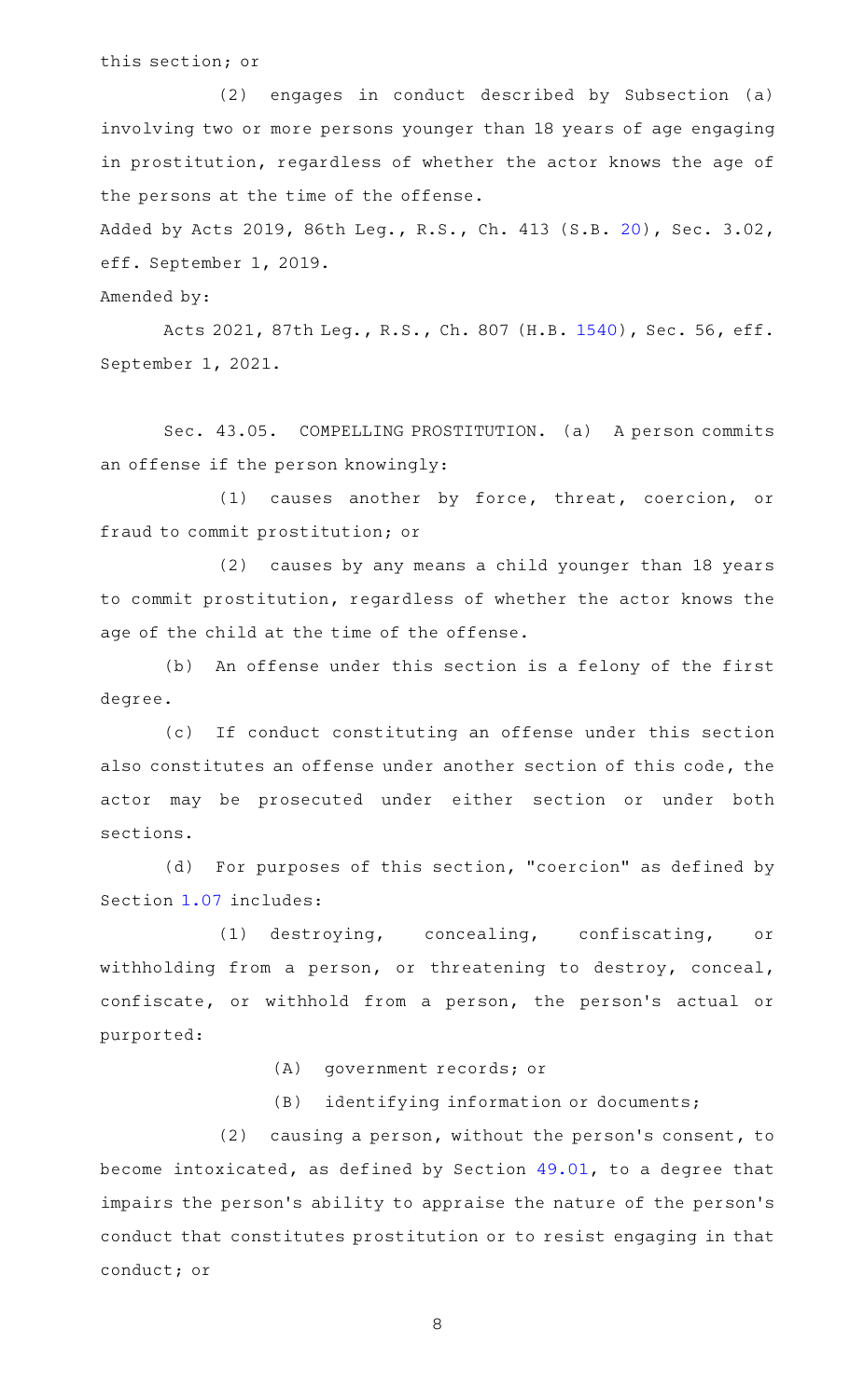(3) withholding alcohol or a controlled substance to a degree that impairs the ability of a person with a chemical dependency, as defined by Section [462.001,](http://www.statutes.legis.state.tx.us/GetStatute.aspx?Code=HS&Value=462.001) Health and Safety Code, to appraise the nature of the person 's conduct that constitutes prostitution or to resist engaging in that conduct.

Acts 1973, 63rd Leg., p. 883, ch. 399, Sec. 1, eff. Jan. 1, 1974. Amended by Acts 1993, 73rd Leg., ch. 900, Sec. 1.01, eff. Sept. 1, 1994.

Amended by:

Acts 2009, 81st Leg., R.S., Ch. 1002 (H.B. [4009](http://www.legis.state.tx.us/tlodocs/81R/billtext/html/HB04009F.HTM)), Sec. 9, eff. September 1, 2009.

Acts 2011, 82nd Leg., R.S., Ch. 1 (S.B. [24\)](http://www.legis.state.tx.us/tlodocs/82R/billtext/html/SB00024F.HTM), Sec. 1.03, eff. September 1, 2011.

Acts 2015, 84th Leg., R.S., Ch. 1273 (S.B. [825](http://www.legis.state.tx.us/tlodocs/84R/billtext/html/SB00825F.HTM)), Sec. 2, eff. September 1, 2015.

Acts 2017, 85th Leg., R.S., Ch. 685 (H.B. [29\)](http://www.legis.state.tx.us/tlodocs/85R/billtext/html/HB00029F.HTM), Sec. 40, eff. September 1, 2017.

Acts 2017, 85th Leg., R.S., Ch. 1038 (H.B. [1808](http://www.legis.state.tx.us/tlodocs/85R/billtext/html/HB01808F.HTM)), Sec. 11, eff. September 1, 2017.

Acts 2019, 86th Leg., R.S., Ch. 273 (S.B. [1802](http://www.legis.state.tx.us/tlodocs/86R/billtext/html/SB01802F.HTM)), Sec. 5, eff. September 1, 2019.

Sec. 43.06. ACCOMPLICE WITNESS; TESTIMONY AND IMMUNITY. (a) A party to an offense under this subchapter may be required to furnish evidence or testify about the offense.

(b) A party to an offense under this subchapter may not be prosecuted for any offense about which he is required to furnish evidence or testify, and the evidence and testimony may not be used against the party in any adjudicatory proceeding except a prosecution for aggravated perjury.

(c) For purposes of this section, "adjudicatory proceeding" means a proceeding before a court or any other agency of government in which the legal rights, powers, duties, or privileges of specified parties are determined.

(d) A conviction under this subchapter may be had upon the uncorroborated testimony of a party to the offense. Acts 1973, 63rd Leg., p. 883, ch. 399, Sec. 1, eff. Jan. 1, 1974.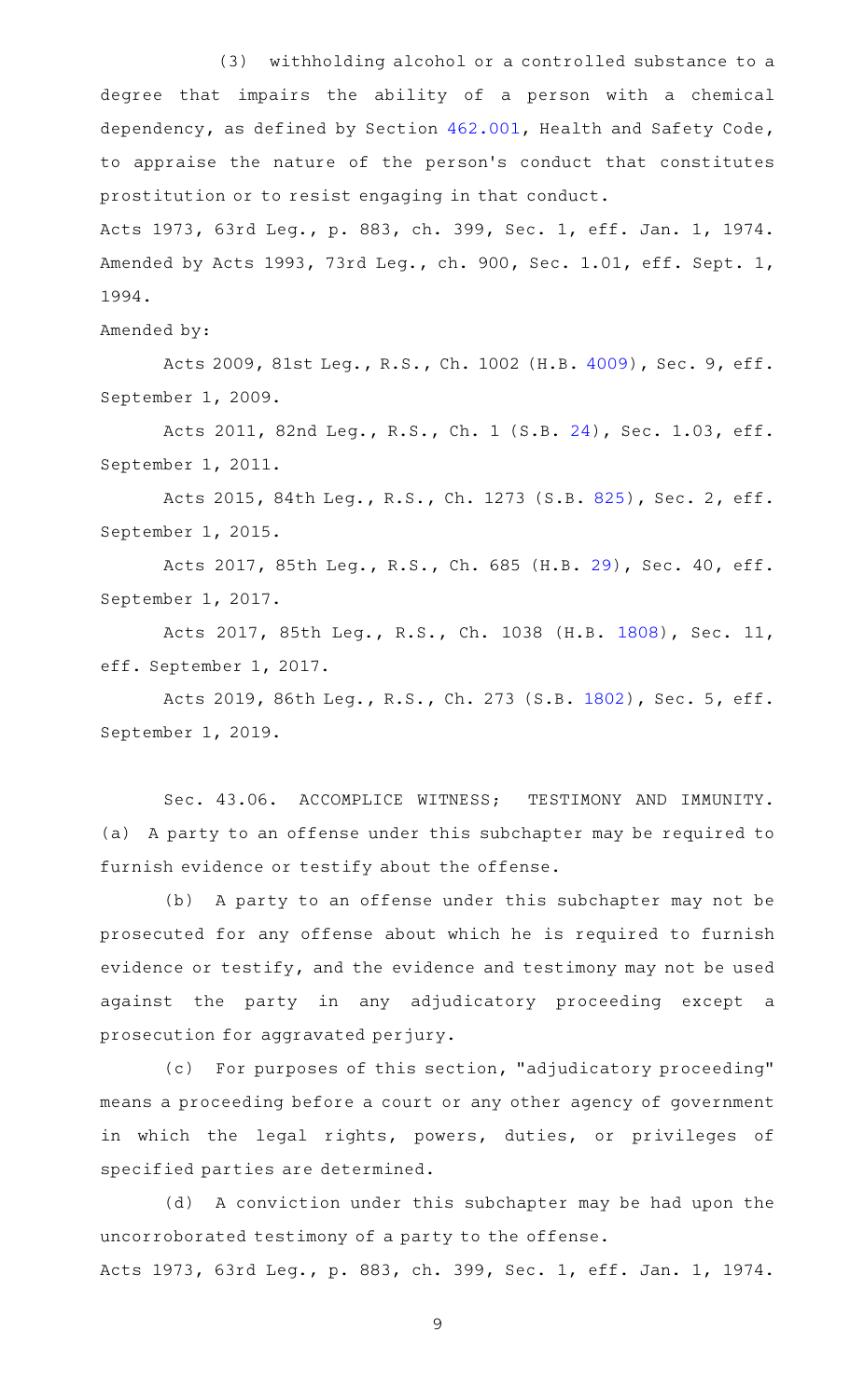Amended by Acts 1993, 73rd Leg., ch. 900, Sec. 1.01, eff. Sept. 1, 1994.

### SUBCHAPTER B. OBSCENITY

Sec. 43.21. DEFINITIONS. (a) In this subchapter:

 $(1)$  "Obscene" means material or a performance that:

(A) the average person, applying contemporary community standards, would find that taken as a whole appeals to the prurient interest in sex;

(B) depicts or describes:

(i) patently offensive representations or descriptions of ultimate sexual acts, normal or perverted, actual or simulated, including sexual intercourse, sodomy, and sexual bestiality; or

(ii) patently offensive representations or descriptions of masturbation, excretory functions, sadism, masochism, lewd exhibition of the genitals, the male or female genitals in a state of sexual stimulation or arousal, covered male genitals in a discernibly turgid state or a device designed and marketed as useful primarily for stimulation of the human genital organs; and

(C) taken as a whole, lacks serious literary, artistic, political, and scientific value.

(2) "Material" means anything tangible that is capable of being used or adapted to arouse interest, whether through the medium of reading, observation, sound, or in any other manner, but does not include an actual three dimensional obscene device.

(3) "Performance" means a play, motion picture, dance, or other exhibition performed before an audience.

(4) "Patently offensive" means so offensive on its face as to affront current community standards of decency.

(5) "Promote" means to manufacture, issue, sell, give, provide, lend, mail, deliver, transfer, transmit, publish, distribute, circulate, disseminate, present, exhibit, or advertise, or to offer or agree to do the same.

(6) "Wholesale promote" means to manufacture, issue,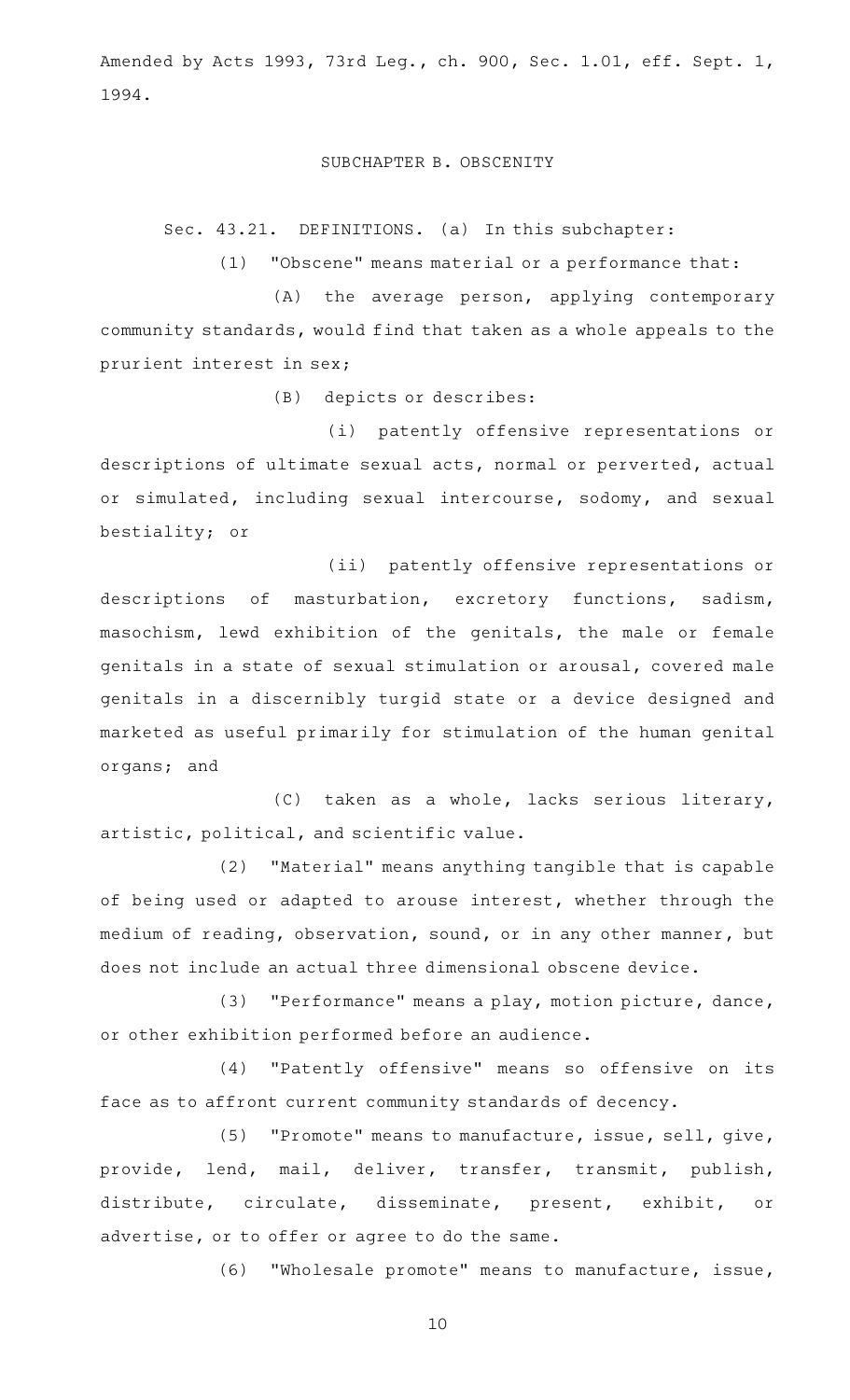sell, provide, mail, deliver, transfer, transmit, publish, distribute, circulate, disseminate, or to offer or agree to do the same for purpose of resale.

(7) "Obscene device" means a device including a dildo or artificial vagina, designed or marketed as useful primarily for the stimulation of human genital organs.

(b) If any of the depictions or descriptions of sexual conduct described in this section are declared by a court of competent jurisdiction to be unlawfully included herein, this declaration shall not invalidate this section as to other patently offensive sexual conduct included herein.

Acts 1973, 63rd Leg., p. 883, ch. 399, Sec. 1, eff. Jan. 1, 1974. Amended by Acts 1975, 64th Leg., p. 372, ch. 163, Sec. 1, eff. Sept. 1, 1975; Acts 1979, 66th Leg., p. 1974, ch. 778, Sec. 1, eff. Sept. 1, 1979; Acts 1993, 73rd Leg., ch. 900, Sec. 1.01, eff. Sept. 1, 1994.

Sec. 43.22. OBSCENE DISPLAY OR DISTRIBUTION. (a) A person commits an offense if he intentionally or knowingly displays or distributes an obscene photograph, drawing, or similar visual representation or other obscene material and is reckless about whether a person is present who will be offended or alarmed by the display or distribution.

(b) An offense under this section is a Class C misdemeanor. Acts 1973, 63rd Leg., p. 883, ch. 399, Sec. 1, eff. Jan. 1, 1974. Amended by Acts 1993, 73rd Leg., ch. 900, Sec. 1.01, eff. Sept. 1, 1994.

Sec. 43.23. OBSCENITY. (a) A person commits an offense if, knowing its content and character, he wholesale promotes or possesses with intent to wholesale promote any obscene material or obscene device.

(b) Except as provided by Subsection (h), an offense under Subsection (a) is a state jail felony.

(c) A person commits an offense if, knowing its content and character, he:

(1) promotes or possesses with intent to promote any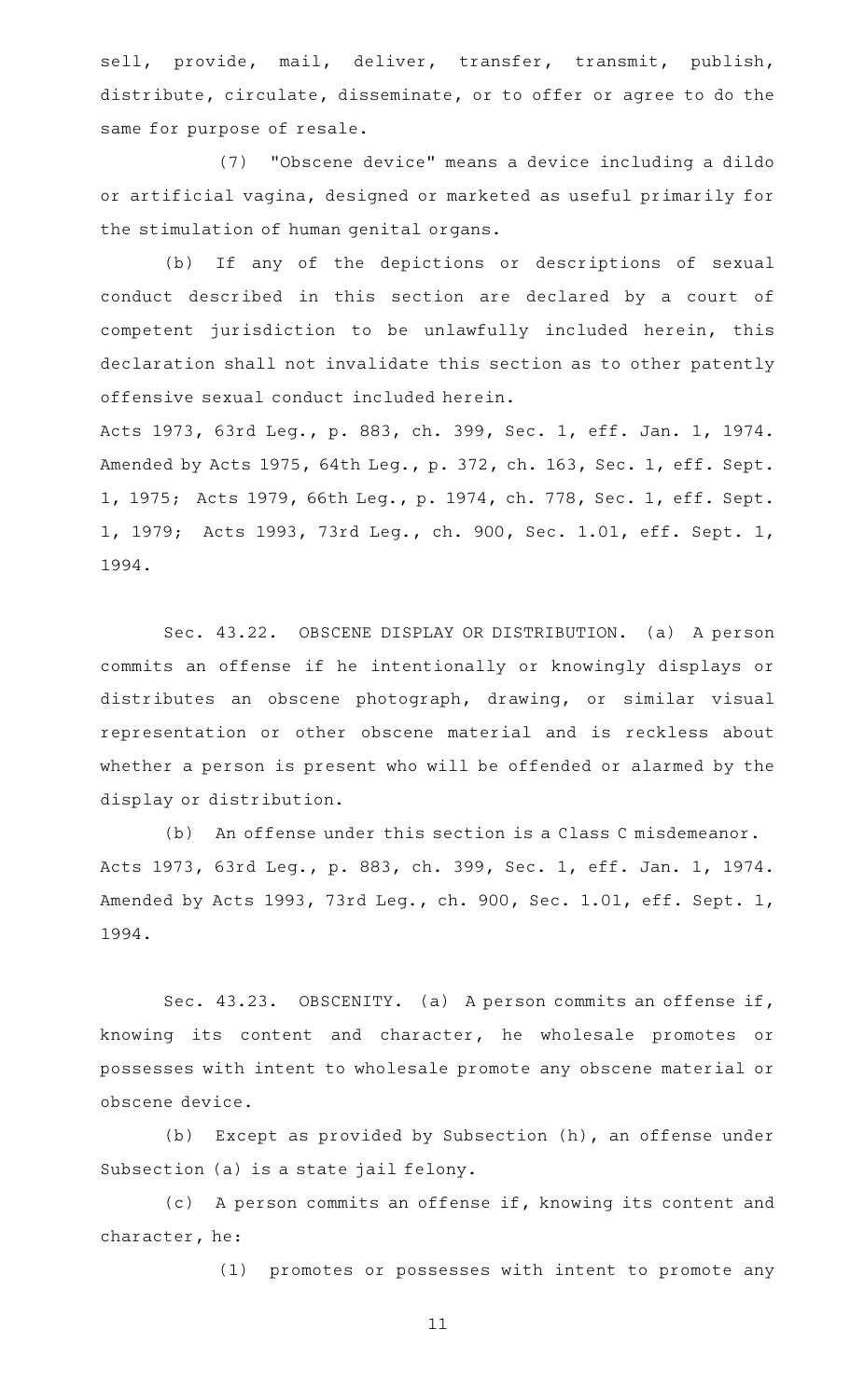obscene material or obscene device; or

(2) produces, presents, or directs an obscene performance or participates in a portion thereof that is obscene or that contributes to its obscenity.

(d) Except as provided by Subsection (h), an offense under Subsection (c) is a Class A misdemeanor.

(e) A person who promotes or wholesale promotes obscene material or an obscene device or possesses the same with intent to promote or wholesale promote it in the course of his business is presumed to do so with knowledge of its content and character.

(f) A person who possesses six or more obscene devices or identical or similar obscene articles is presumed to possess them with intent to promote the same.

(g) It is an affirmative defense to prosecution under this section that the person who possesses or promotes material or a device proscribed by this section does so for a bona fide medical, psychiatric, judicial, legislative, or law enforcement purpose.

(h) The punishment for an offense under Subsection (a) or (c) is increased to the punishment for a felony of the second degree if it is shown on the trial of the offense that obscene material that is the subject of the offense visually depicts activities described by Section  $43.21(a)(1)(B)$  $43.21(a)(1)(B)$  engaged in by:

(1) a child younger than 18 years of age at the time the image of the child was made;

(2) an image that to a reasonable person would be virtually indistinguishable from the image of a child younger than 18 years of age; or

 $(3)$  an image created, adapted, or modified to be the image of an identifiable child.

(i) In this section, "identifiable child" means a person, recognizable as an actual person by the person 's face, likeness, or other distinguishing characteristic, such as a unique birthmark or other recognizable feature:

(1) who was younger than 18 years of age at the time the visual depiction was created, adapted, or modified; or

(2) whose image as a person younger than 18 years of age was used in creating, adapting, or modifying the visual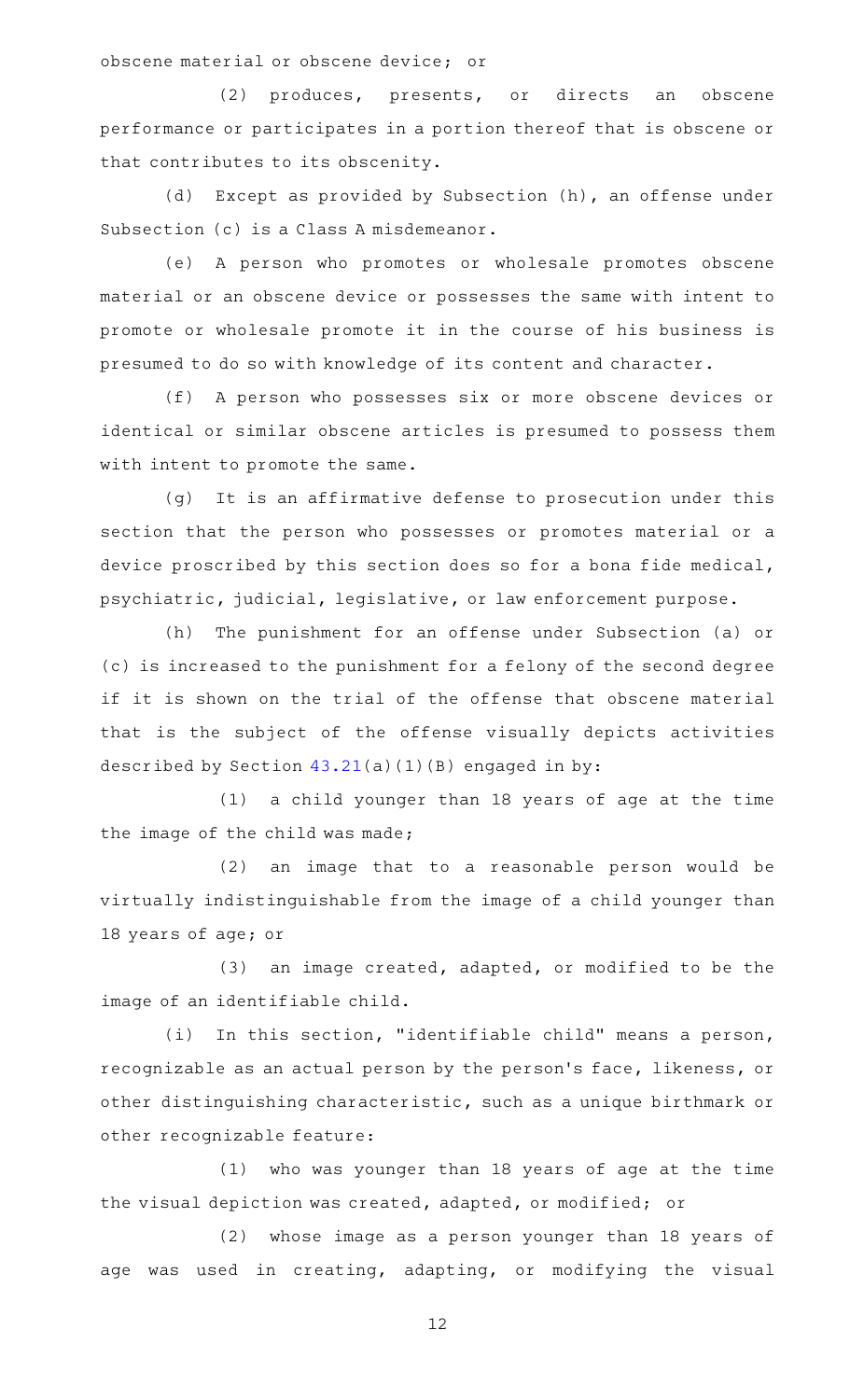depiction.

(j) An attorney representing the state who seeks an increase in punishment under Subsection (h)(3) is not required to prove the actual identity of an identifiable child.

Acts 1973, 63rd Leg., p. 883, ch. 399, Sec. 1, eff. Jan. 1, 1974. Amended by Acts 1979, 66th Leg., p. 1975, ch. 778, Sec. 2, eff. Sept. 1, 1979; Acts 1993, 73rd Leg., ch. 900, Sec. 1.01, eff. Sept. 1, 1994; Acts 2003, 78th Leg., ch. 1005, Sec. 1, eff. Sept. 1, 2003. Amended by:

Acts 2013, 83rd Leg., R.S., Ch. 1252 (H.B. [8\)](http://www.legis.state.tx.us/tlodocs/83R/billtext/html/HB00008F.HTM), Sec. 19, eff. September 1, 2013.

Sec. 43.24. SALE, DISTRIBUTION, OR DISPLAY OF HARMFUL MATERIAL TO MINOR. (a) For purposes of this section:

(1) "Minor" means an individual younger than 18 years.

(2) "Harmful material" means material whose dominant theme taken as a whole:

 $(A)$  appeals to the prurient interest of a minor, in sex, nudity, or excretion;

(B) is patently offensive to prevailing standards in the adult community as a whole with respect to what is suitable for minors; and

(C) is utterly without redeeming social value for minors.

(b) A person commits an offense if, knowing that the material is harmful:

(1) and knowing the person is a minor, he sells, distributes, exhibits, or possesses for sale, distribution, or exhibition to a minor harmful material;

(2) he displays harmful material and is reckless about whether a minor is present who will be offended or alarmed by the display; or

(3) he hires, employs, or uses a minor to do or accomplish or assist in doing or accomplishing any of the acts prohibited in Subsection (b)(1) or (b)(2).

(c) It is an affirmative defense to prosecution under this section that the sale, distribution, or exhibition was by a person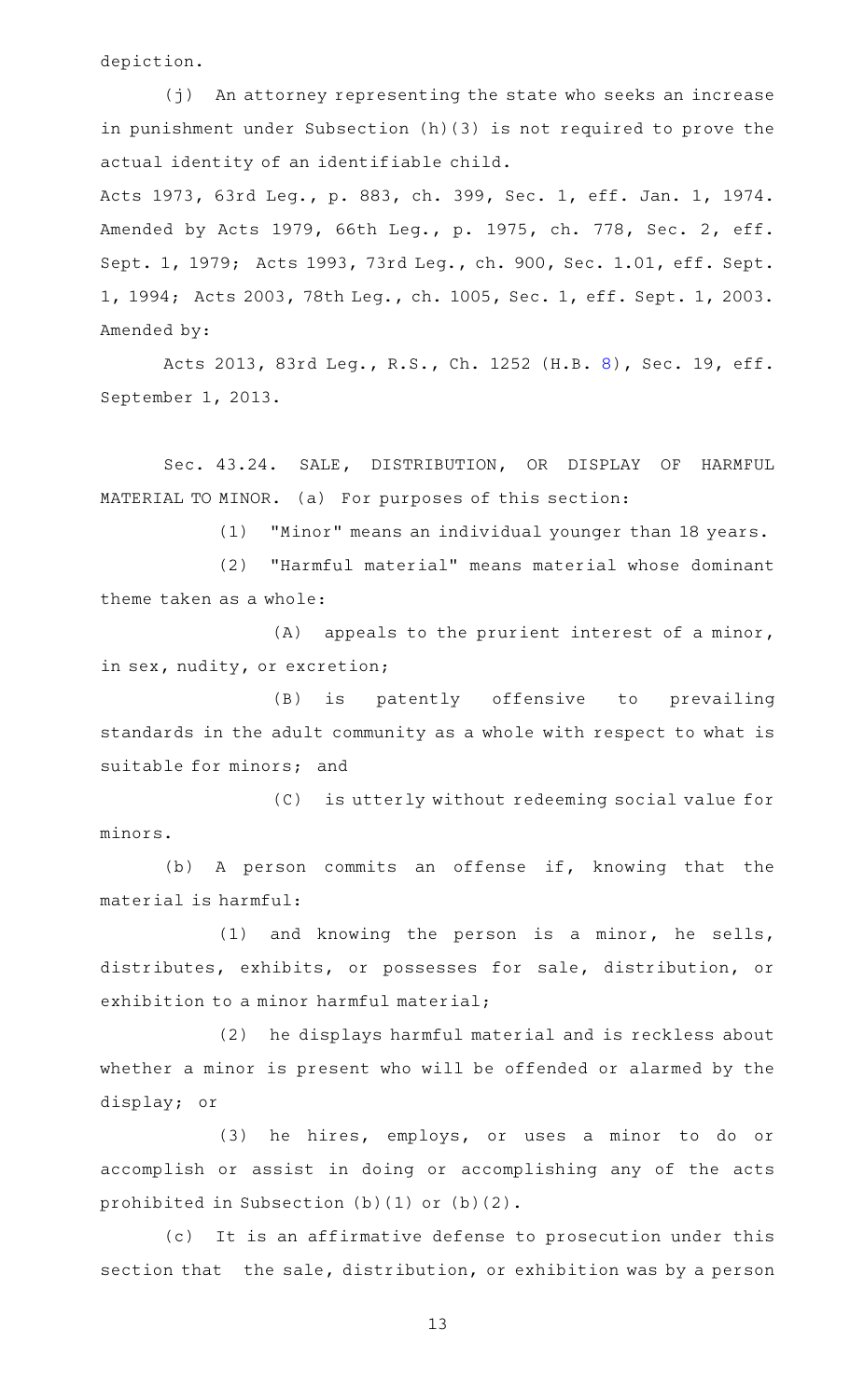having scientific, educational, governmental, or other similar justification.

 $(c-1)$  It is a defense to prosecution under this section that the actor was the spouse of the minor at the time of the offense.

(d) An offense under this section is a Class A misdemeanor unless it is committed under Subsection (b)(3) in which event it is a felony of the third degree.

Acts 1973, 63rd Leg., p. 883, ch. 399, Sec. 1, eff. Jan. 1, 1974. Amended by Acts 1993, 73rd Leg., ch. 900, Sec. 1.01, eff. Sept. 1, 1994.

Amended by:

Acts 2011, 82nd Leg., R.S., Ch. 497 (H.B. [1344](http://www.legis.state.tx.us/tlodocs/82R/billtext/html/HB01344F.HTM)), Sec. 1, eff. September 1, 2011.

Sec. 43.25. SEXUAL PERFORMANCE BY A CHILD. (a) In this section:

(1) "Sexual performance" means any performance or part thereof that includes sexual conduct by a child younger than 18 years of age.

(2) "Sexual conduct" means sexual contact, actual or simulated sexual intercourse, deviate sexual intercourse, sexual bestiality, masturbation, sado-masochistic abuse, or lewd exhibition of the genitals, the anus, or any portion of the female breast below the top of the areola.

(3) "Performance" means any play, motion picture, photograph, dance, or other visual representation that can be exhibited before an audience of one or more persons.

(4) "Produce" with respect to a sexual performance includes any conduct that directly contributes to the creation or manufacture of the sexual performance.

(5) "Promote" means to procure, manufacture, issue, sell, give, provide, lend, mail, deliver, transfer, transmit, publish, distribute, circulate, disseminate, present, exhibit, or advertise or to offer or agree to do any of the above.

(6) "Simulated" means the explicit depiction of sexual conduct that creates the appearance of actual sexual conduct and during which a person engaging in the conduct exhibits any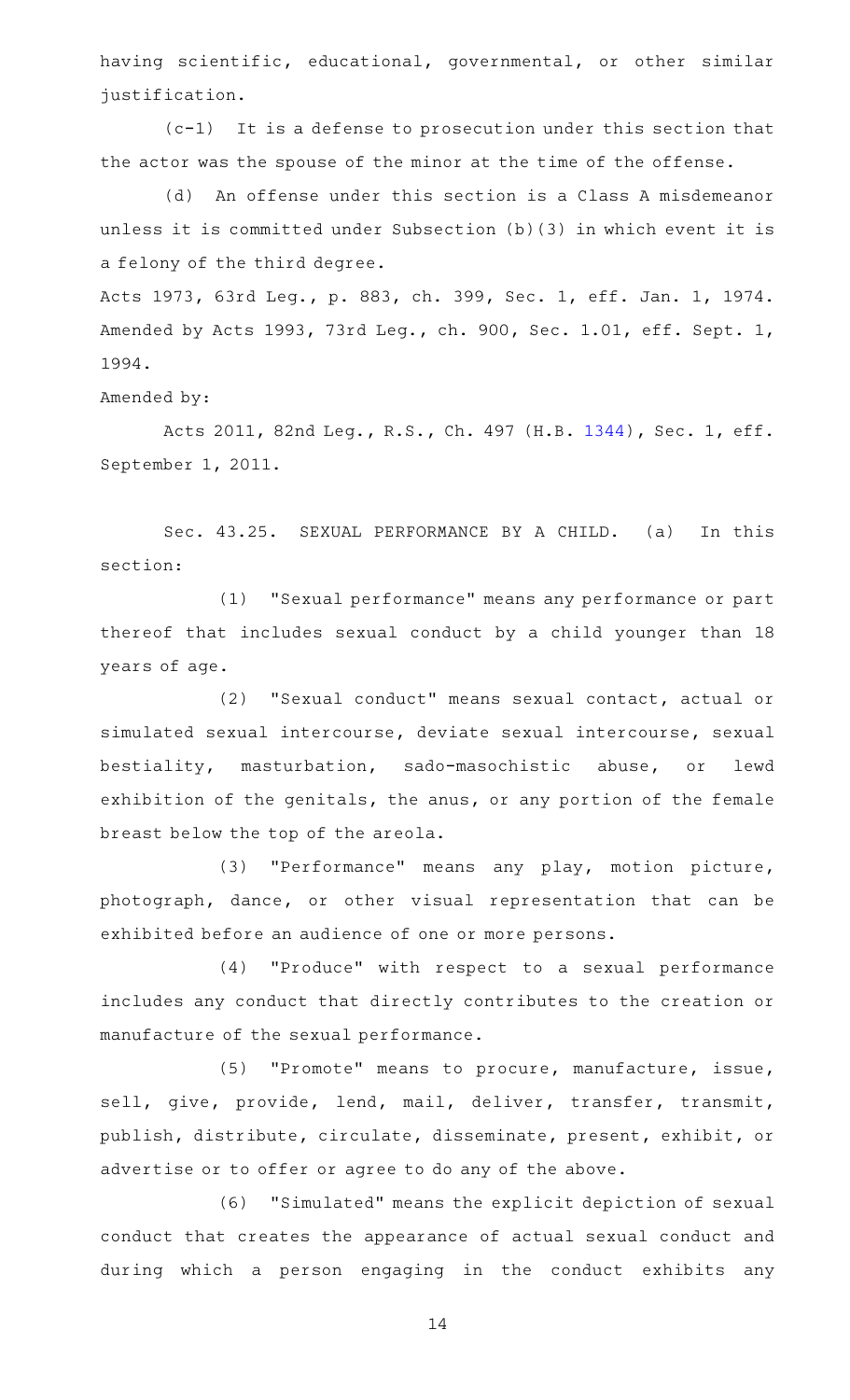uncovered portion of the breasts, genitals, or buttocks.

(7) "Deviate sexual intercourse" and "sexual contact" have the meanings assigned by Section [43.01](http://www.statutes.legis.state.tx.us/GetStatute.aspx?Code=PE&Value=43.01).

(b) A person commits an offense if, knowing the character and content thereof, he employs, authorizes, or induces a child younger than 18 years of age to engage in sexual conduct or a sexual performance. A parent or legal guardian or custodian of a child younger than 18 years of age commits an offense if he consents to the participation by the child in a sexual performance.

(c) An offense under Subsection (b) is a felony of the second degree, except that the offense is a felony of the first degree if the victim is younger than 14 years of age at the time the offense is committed, regardless of whether the actor knows the age of the victim at the time of the offense.

(d) A person commits an offense if, knowing the character and content of the material, he produces, directs, or promotes a performance that includes sexual conduct by a child younger than 18 years of age.

(e) An offense under Subsection (d) is a felony of the third degree, except that the offense is a felony of the second degree if the victim is younger than 14 years of age at the time the offense is committed, regardless of whether the actor knows the age of the victim at the time of the offense.

(f) It is an affirmative defense to a prosecution under this section that:

(1) the defendant was the spouse of the child at the time of the offense;

 $(2)$  the conduct was for a bona fide educational, medical, psychological, psychiatric, judicial, law enforcement, or legislative purpose; or

(3) the defendant is not more than two years older than the child.

(g) When it becomes necessary for the purposes of this section or Section [43.26](http://www.statutes.legis.state.tx.us/GetStatute.aspx?Code=PE&Value=43.26) to determine whether a child who participated in sexual conduct was younger than 18 years of age, the court or jury may make this determination by any of the following methods: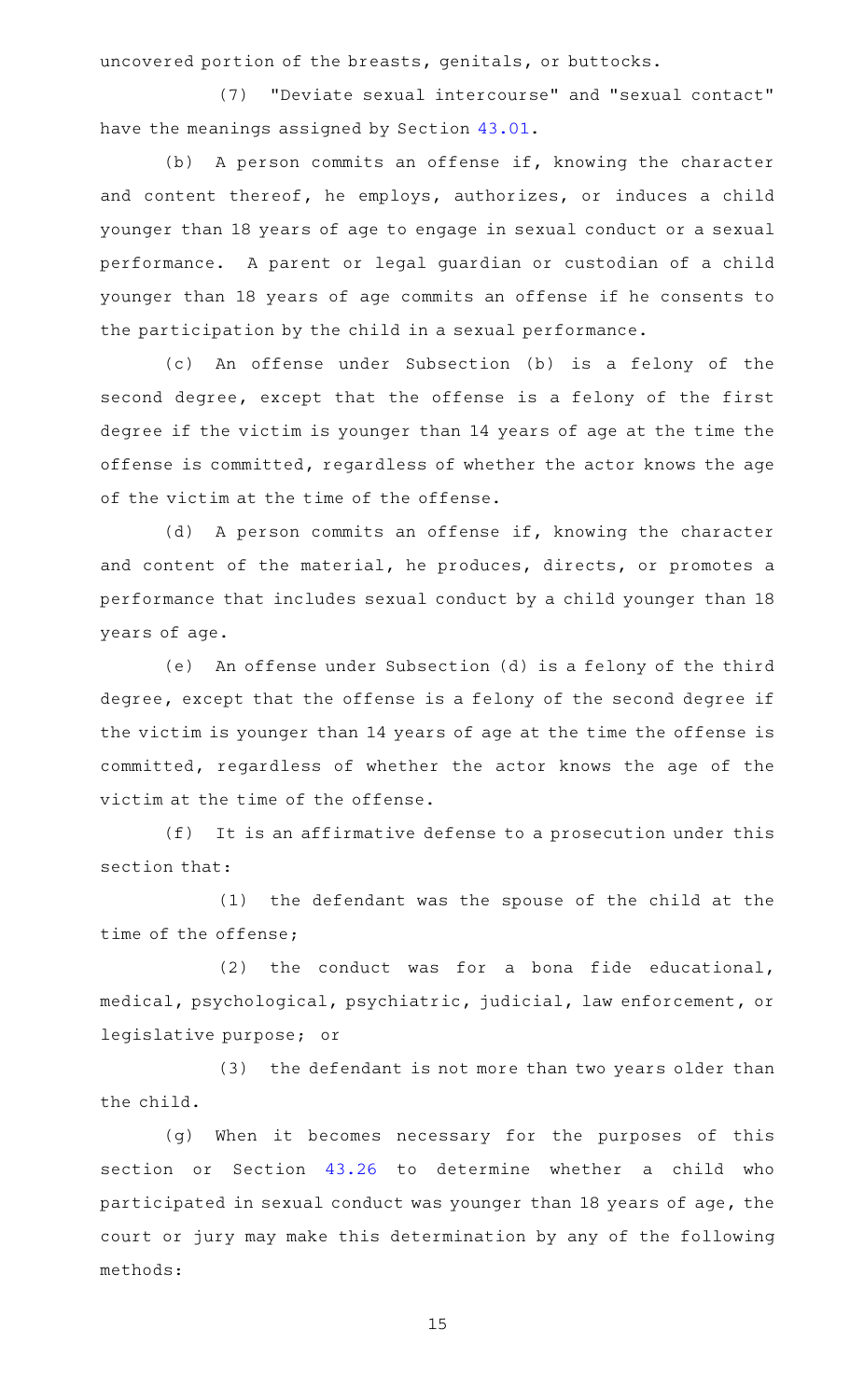$(1)$  personal inspection of the child;

(2) inspection of the photograph or motion picture that shows the child engaging in the sexual performance;

(3) oral testimony by a witness to the sexual performance as to the age of the child based on the child's appearance at the time;

(4) expert medical testimony based on the appearance of the child engaging in the sexual performance; or

(5) any other method authorized by law or by the rules of evidence at common law.

(h) Conduct under this section constitutes an offense regardless of whether the actor knows the age of the victim at the time of the offense.

Added by Acts 1977, 65th Leg., p. 1035, ch. 381, Sec. 1, eff. June 10, 1977. Amended by Acts 1979, 66th Leg., p. 1976, ch. 779, Sec. 1, eff. Sept. 1, 1979; Acts 1985, 69th Leg., ch. 530, Sec. 1, eff. Sept. 1, 1985; Acts 1993, 73rd Leg., ch. 900, Sec. 1.01, eff. Sept. 1, 1994; Acts 1999, 76th Leg., ch. 1415, Sec. 22(b), eff. Sept. 1, 1999; Acts 2003, 78th Leg., ch. 1005, Sec. 4, 5 eff. Sept. 1, 2003. Amended by:

Acts 2007, 80th Leg., R.S., Ch. 593 (H.B. [8\)](http://www.legis.state.tx.us/tlodocs/80R/billtext/html/HB00008F.HTM), Sec. 1.20, eff. September 1, 2007.

Acts 2017, 85th Leg., R.S., Ch. 685 (H.B. [29\)](http://www.legis.state.tx.us/tlodocs/85R/billtext/html/HB00029F.HTM), Sec. 41, eff. September 1, 2017.

Acts 2017, 85th Leg., R.S., Ch. 1038 (H.B. [1808](http://www.legis.state.tx.us/tlodocs/85R/billtext/html/HB01808F.HTM)), Sec. 12, eff. September 1, 2017.

Sec. 43.251. EMPLOYMENT HARMFUL TO CHILDREN. (a) In this section:

(1) "Child" means a person younger than 21 years of age.

(2) "Massage" has the meaning assigned to the term "massage therapy" by Section [455.001,](http://www.statutes.legis.state.tx.us/GetStatute.aspx?Code=OC&Value=455.001) Occupations Code.

(3) "Massage establishment" has the meaning assigned by Section [455.001,](http://www.statutes.legis.state.tx.us/GetStatute.aspx?Code=OC&Value=455.001) Occupations Code.

 $(4)$  "Nude" means a child who is:

(A) entirely unclothed; or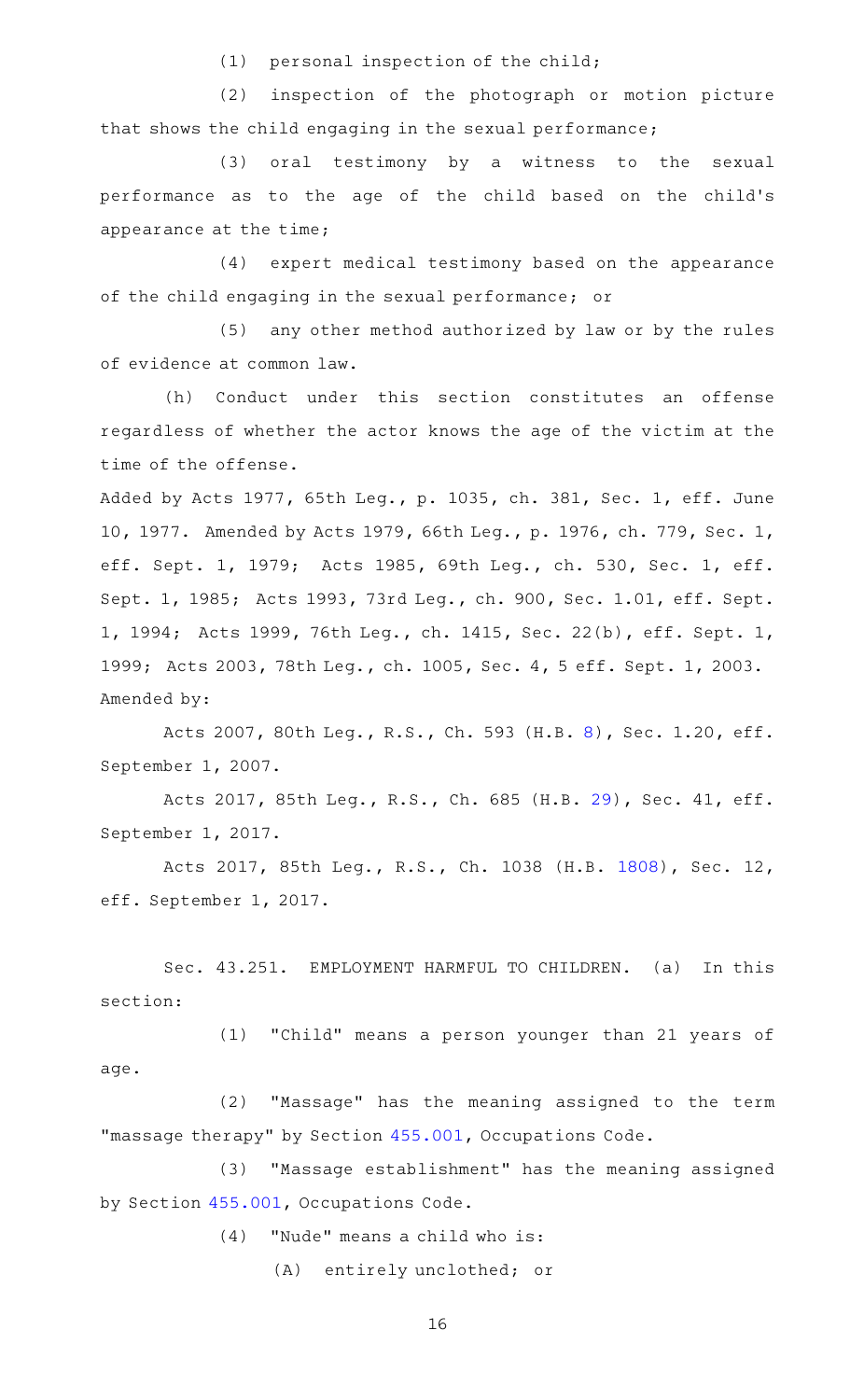(B) clothed in a manner that leaves uncovered or visible through less than fully opaque clothing any portion of the breasts below the top of the areola of the breasts, if the child is female, or any portion of the genitals or buttocks.

(5) "Sexually oriented commercial activity" means a massage establishment, nude studio, modeling studio, love parlor, or other similar commercial enterprise the primary business of which is the offering of a service that is intended to provide sexual stimulation or sexual gratification to the customer.

(6) "Topless" means a female child clothed in a manner that leaves uncovered or visible through less than fully opaque clothing any portion of her breasts below the top of the areola.

(b) A person commits an offense if the person employs, authorizes, or induces a child to work:

 $(1)$  in a sexually oriented commercial activity; or

 $(2)$  in any place of business permitting, requesting, or requiring a child to work nude or topless.

Text of subsection as amended by Acts 2017, 85th Leg., R.S., Ch. 685 (H.B. [29\)](http://www.legis.state.tx.us/tlodocs/85R/billtext/html/HB00029F.HTM), Sec. 42

(c) An offense under this section is a felony of the second degree, except that the offense is a felony of the first degree if the child is younger than 14 years of age at the time the offense is committed, regardless of whether the actor knows the age of the child at the time of the offense.

Text of subsection as amended by Acts 2017, 85th Leg., R.S., Ch. 1038 (H.B. [1808\)](http://www.legis.state.tx.us/tlodocs/85R/billtext/html/HB01808F.HTM), Sec. 13

(c) An offense under this section is a felony of the second degree, except that the offense is a felony of the first degree if the victim is younger than 14 years of age at the time the offense is committed, regardless of whether the actor knows the age of the victim at the time of the offense.

Text of subsection as added by Acts 2017, 85th Leg., R.S., Ch. 685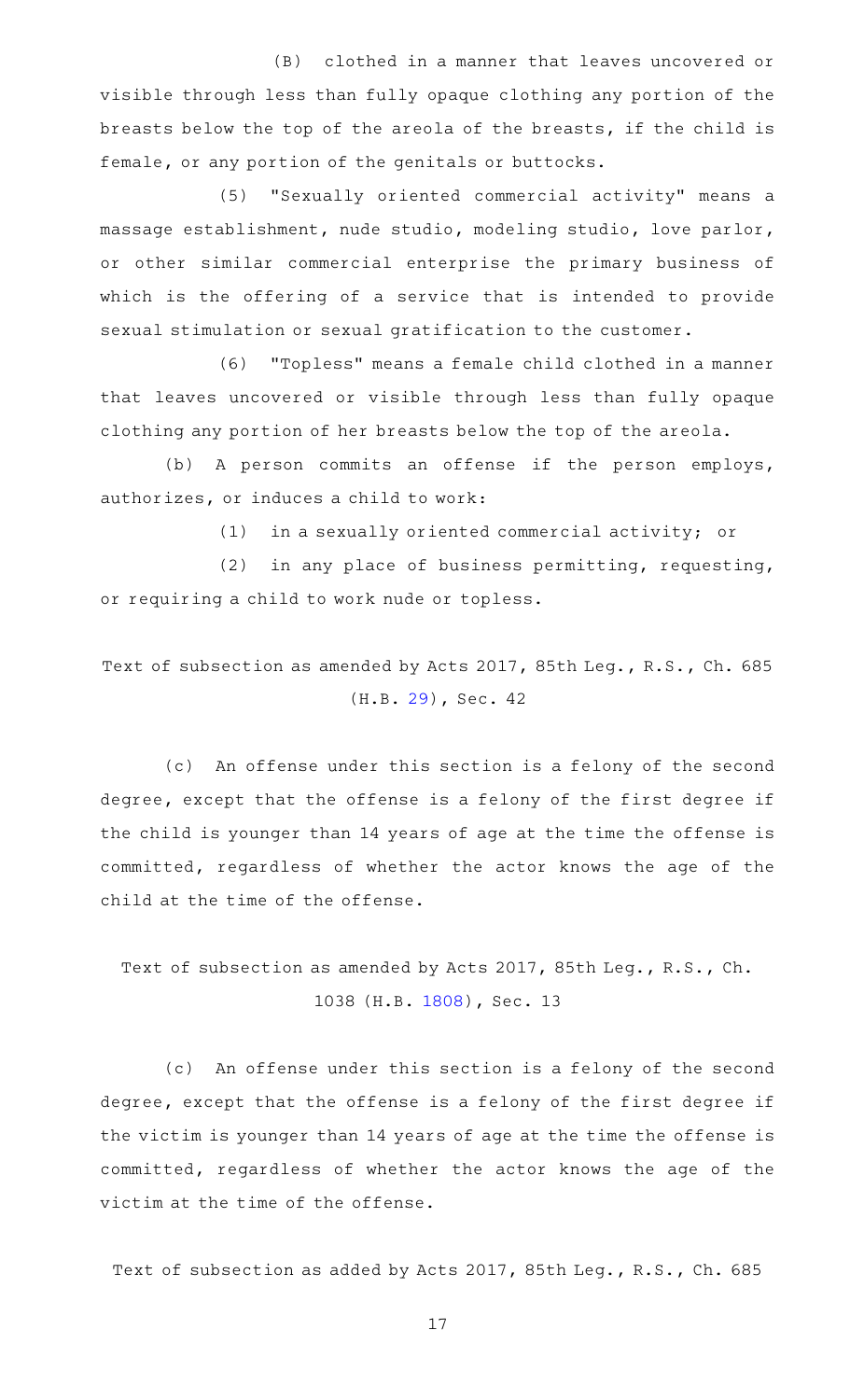(d) Conduct under this section constitutes an offense regardless of whether the actor knows the age of the child at the time of the offense.

Text of subsection as added by Acts 2017, 85th Leg., R.S., Ch. 1038 (H.B. [1808](http://www.legis.state.tx.us/tlodocs/85R/billtext/html/HB01808F.HTM)), Sec. 13

(d) Conduct under this section constitutes an offense regardless of whether the actor knows the age of the victim at the time of the offense.

Added by Acts 1987, 70th Leg., ch. 783, Sec. 1, eff. Aug. 31, 1987. Amended by Acts 1993, 73rd Leg., ch. 900, Sec. 1.01, eff. Sept. 1, 1994; Acts 2001, 77th Leg., ch. 1420, Sec. 14.832, eff. Sept. 1, 2001.

Amended by:

Acts 2011, 82nd Leg., R.S., Ch. 515 (H.B. [2014\)](http://www.legis.state.tx.us/tlodocs/82R/billtext/html/HB02014F.HTM), Sec. 4.03, eff. September 1, 2011.

Acts 2011, 82nd Leg., R.S., Ch. 938 (H.B. [290](http://www.legis.state.tx.us/tlodocs/82R/billtext/html/HB00290F.HTM)), Sec. 1, eff. September 1, 2011.

Acts 2013, 83rd Leg., R.S., Ch. 1252 (H.B. [8\)](http://www.legis.state.tx.us/tlodocs/83R/billtext/html/HB00008F.HTM), Sec. 18, eff. September 1, 2013.

Acts 2017, 85th Leg., R.S., Ch. 685 (H.B. [29\)](http://www.legis.state.tx.us/tlodocs/85R/billtext/html/HB00029F.HTM), Sec. 42, eff. September 1, 2017.

Acts 2017, 85th Leg., R.S., Ch. 1038 (H.B. [1808](http://www.legis.state.tx.us/tlodocs/85R/billtext/html/HB01808F.HTM)), Sec. 13, eff. September 1, 2017.

Acts 2021, 87th Leg., R.S., Ch. 79 (S.B. [315](http://www.legis.state.tx.us/tlodocs/87R/billtext/html/SB00315F.HTM)), Sec. 8, eff. May 24, 2021.

Acts 2021, 87th Leg., R.S., Ch. 942 (S.B. [766](http://www.legis.state.tx.us/tlodocs/87R/billtext/html/SB00766F.HTM)), Sec. 8, eff. September 1, 2021.

Sec. 43.26. POSSESSION OR PROMOTION OF CHILD PORNOGRAPHY. (a) A person commits an offense if:

(1) the person knowingly or intentionally possesses, or knowingly or intentionally accesses with intent to view, visual material that visually depicts a child younger than 18 years of age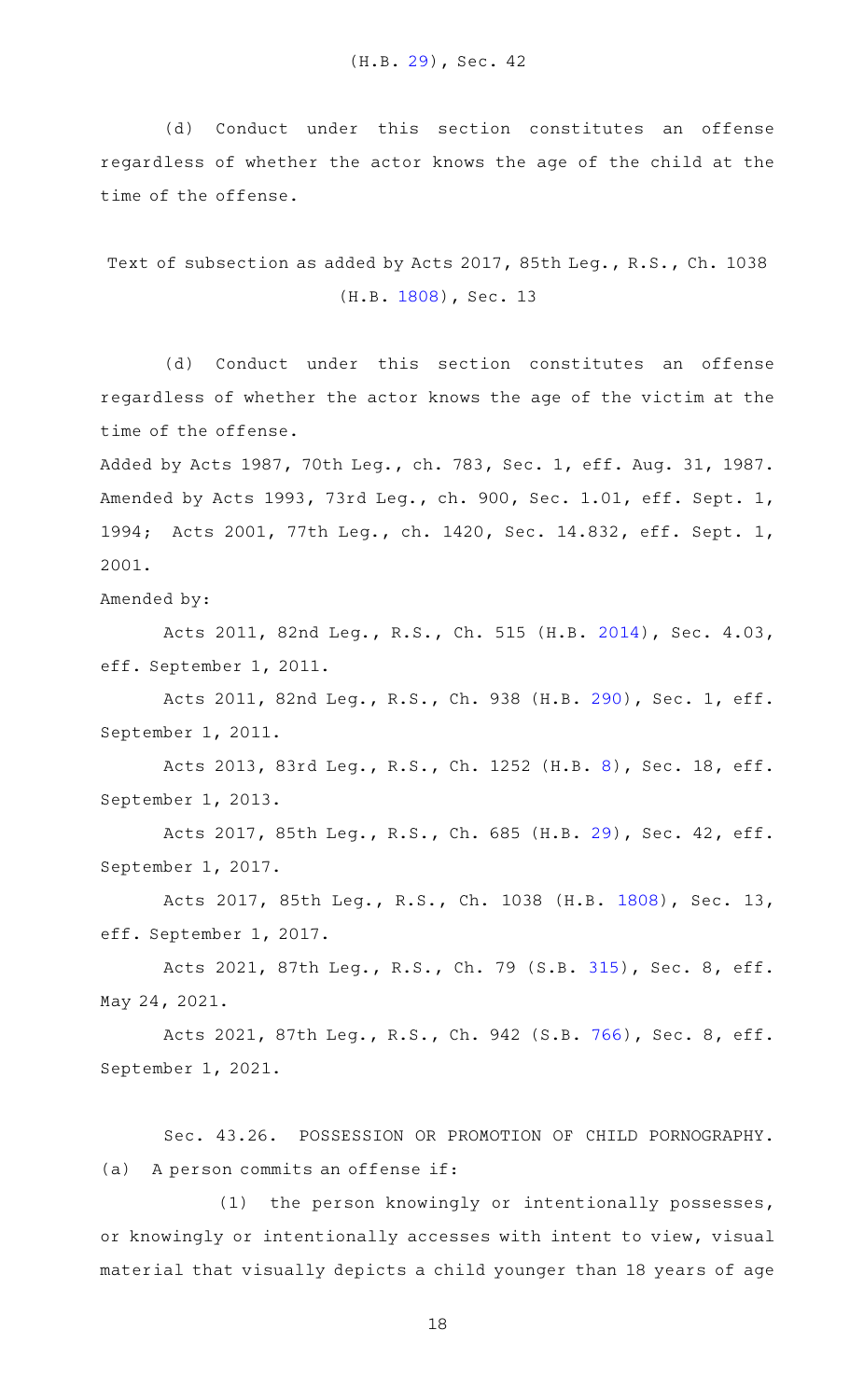at the time the image of the child was made who is engaging in sexual conduct, including a child who engages in sexual conduct as a victim of an offense under Section [20A.02](http://www.statutes.legis.state.tx.us/GetStatute.aspx?Code=PE&Value=20A.02)(a)(5), (6), (7), or (8); and

(2) the person knows that the material depicts the child as described by Subdivision (1).

 $(b)$  In this section:

(1) "Promote" has the meaning assigned by Section [43.25.](http://www.statutes.legis.state.tx.us/GetStatute.aspx?Code=PE&Value=43.25)

(2) "Sexual conduct" has the meaning assigned by Section [43.25.](http://www.statutes.legis.state.tx.us/GetStatute.aspx?Code=PE&Value=43.25)

(3) "Visual material" means:

(A) any film, photograph, videotape, negative, or slide or any photographic reproduction that contains or incorporates in any manner any film, photograph, videotape, negative, or slide; or

(B) any disk, diskette, or other physical medium that allows an image to be displayed on a computer or other video screen and any image transmitted to a computer or other video screen by telephone line, cable, satellite transmission, or other method.

(c) The affirmative defenses provided by Section  $43.25(f)$  $43.25(f)$ also apply to a prosecution under this section.

(d) An offense under Subsection (a) is a felony of the third degree, except that the offense is:

 $(1)$  a felony of the second degree if it is shown on the trial of the offense that the person has been previously convicted one time of an offense under that subsection; and

 $(2)$  a felony of the first degree if it is shown on the trial of the offense that the person has been previously convicted two or more times of an offense under that subsection.

(e) A person commits an offense if:

(1) the person knowingly or intentionally promotes or possesses with intent to promote material described by Subsection (a)(1); and

(2) the person knows that the material depicts the child as described by Subsection (a)(1).

(f) A person who possesses visual material that contains six or more identical visual depictions of a child as described by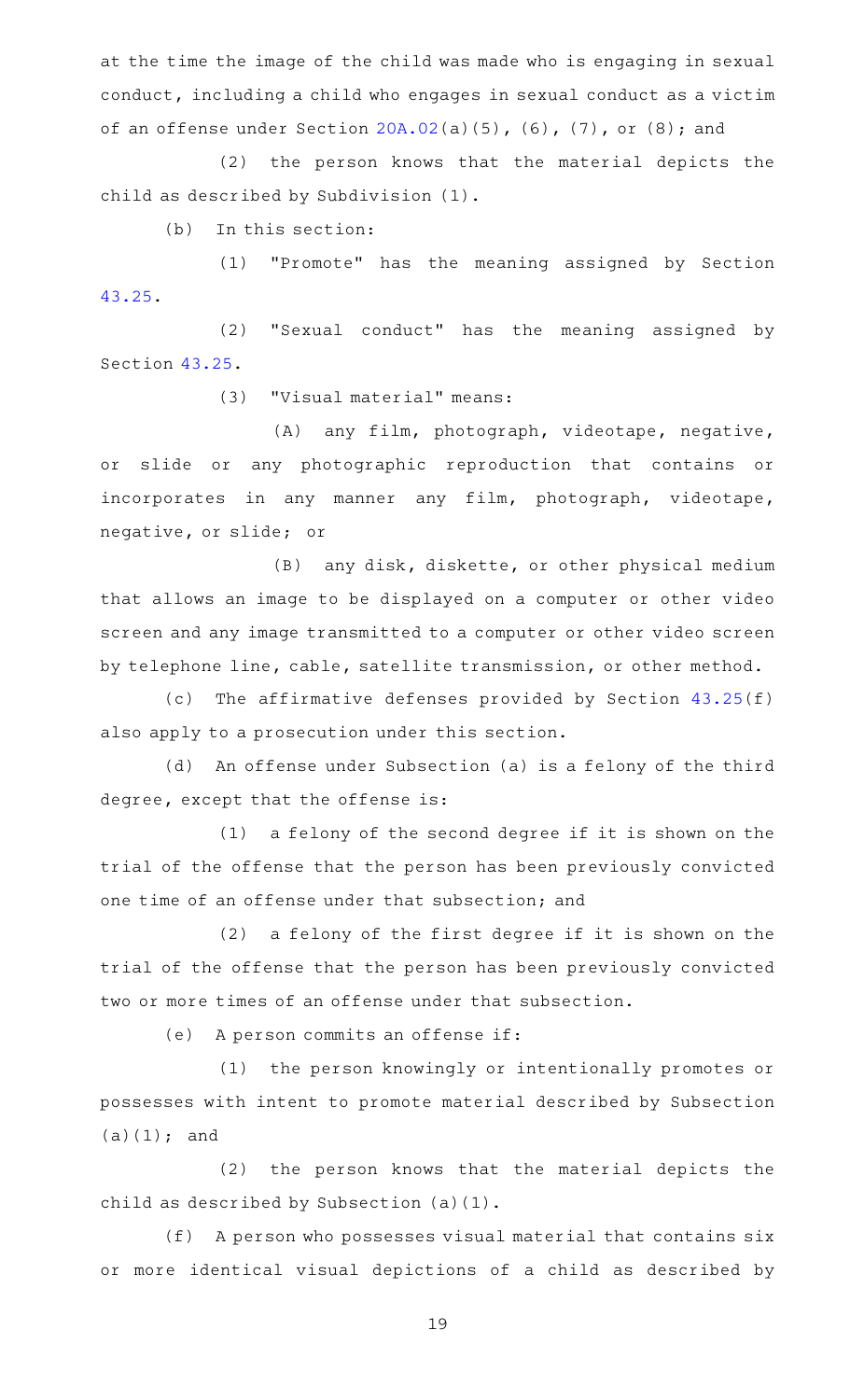Subsection (a)(1) is presumed to possess the material with the intent to promote the material.

(g) An offense under Subsection (e) is a felony of the second degree, except that the offense is a felony of the first degree if it is shown on the trial of the offense that the person has been previously convicted of an offense under that subsection.

(h) It is a defense to prosecution under Subsection (a) or (e) that the actor is a law enforcement officer or a school administrator who:

(1) possessed or accessed the visual material in good faith solely as a result of an allegation of a violation of Section [43.261](http://www.statutes.legis.state.tx.us/GetStatute.aspx?Code=PE&Value=43.261);

(2) allowed other law enforcement or school administrative personnel to possess or access the material only as appropriate based on the allegation described by Subdivision (1); and

(3) took reasonable steps to destroy the material within an appropriate period following the allegation described by Subdivision (1).

Added by Acts 1985, 69th Leg., ch. 530, Sec. 2, eff. Sept. 1, 1985. Amended by Acts 1989, 71st Leg., ch. 361, Sec. 1, eff. Sept. 1, 1989; Acts 1989, 71st Leg., ch. 968, Sec. 1, eff. Sept. 1, 1989; Acts 1993, 73rd Leg., ch. 900, Sec. 1.01, eff. Sept. 1, 1994; Acts 1995, 74th Leg., ch. 76, Sec. 14.51, eff. Sept. 1, 1995; Acts 1997, 75th Leg., ch. 933, Sec. 1, eff. Sept. 1, 1997; Acts 1999, 76th Leg., ch. 1415, Sec. 22(c), eff. Sept. 1, 1999. Amended by:

Acts 2011, 82nd Leg., R.S., Ch. 1322 (S.B. [407](http://www.legis.state.tx.us/tlodocs/82R/billtext/html/SB00407F.HTM)), Sec. 2, eff. September 1, 2011.

Acts 2013, 83rd Leg., R.S., Ch. 1252 (H.B. [8\)](http://www.legis.state.tx.us/tlodocs/83R/billtext/html/HB00008F.HTM), Sec. 20, eff. September 1, 2013.

Acts 2015, 84th Leg., R.S., Ch. 933 (H.B. [2291](http://www.legis.state.tx.us/tlodocs/84R/billtext/html/HB02291F.HTM)), Sec. 2, eff. September 1, 2015.

Sec. 43.261. ELECTRONIC TRANSMISSION OF CERTAIN VISUAL MATERIAL DEPICTING MINOR. (a) In this section:

 $(1)$  "Dating relationship" has the meaning assigned by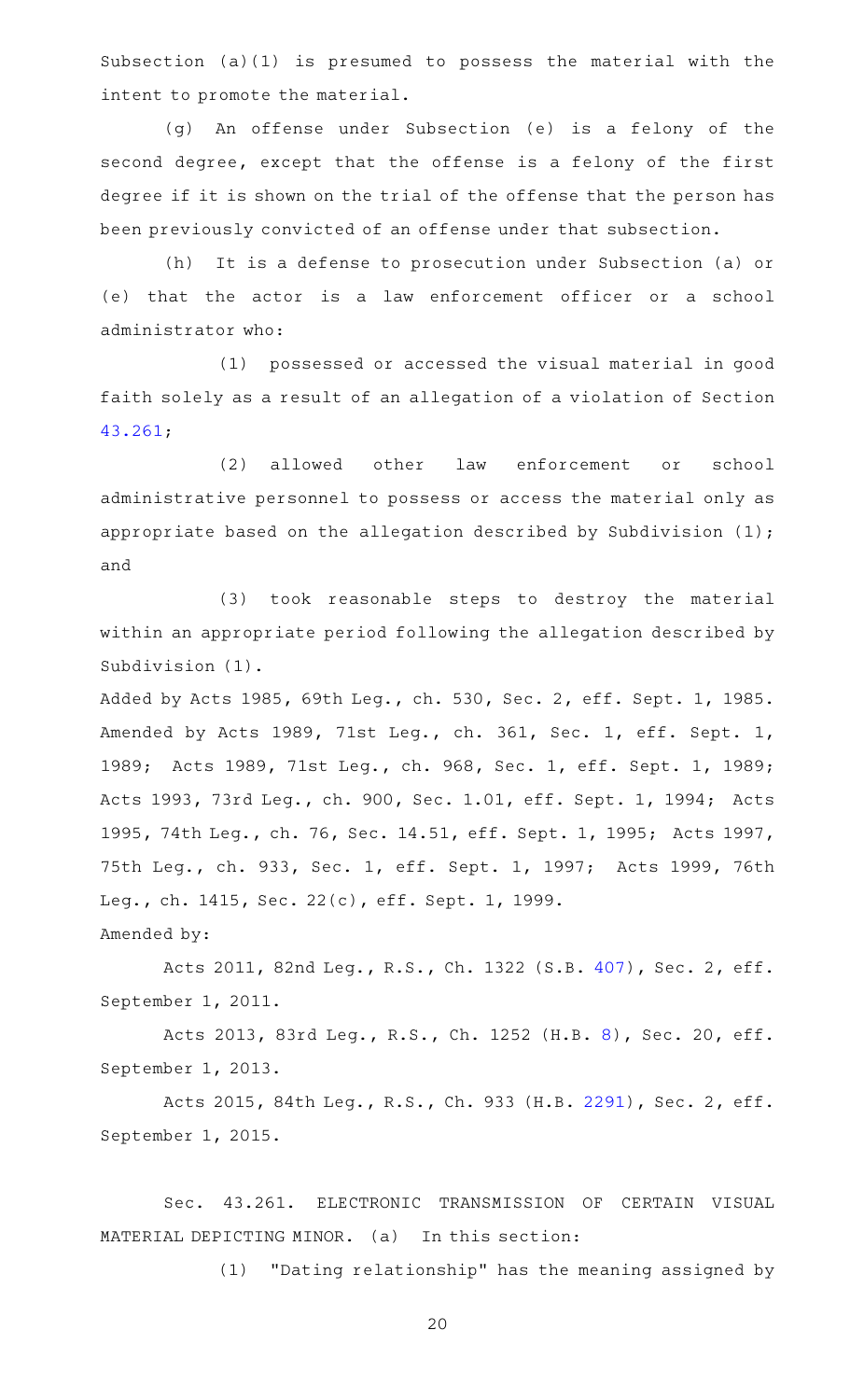Section [71.0021,](http://www.statutes.legis.state.tx.us/GetStatute.aspx?Code=FA&Value=71.0021) Family Code.

(2) "Minor" means a person younger than 18 years of age.

(3) "Produce" with respect to visual material includes any conduct that directly contributes to the creation or manufacture of the material.

(4) "Promote" has the meaning assigned by Section [43.25.](http://www.statutes.legis.state.tx.us/GetStatute.aspx?Code=PE&Value=43.25)

(5) "Sexual conduct" has the meaning assigned by Section [43.25.](http://www.statutes.legis.state.tx.us/GetStatute.aspx?Code=PE&Value=43.25)

(6) "Visual material" has the meaning assigned by Section [43.26.](http://www.statutes.legis.state.tx.us/GetStatute.aspx?Code=PE&Value=43.26)

(b) A person who is a minor commits an offense if the person intentionally or knowingly:

(1) by electronic means promotes to another minor visual material depicting a minor, including the actor, engaging in sexual conduct, if the actor produced the visual material or knows that another minor produced the visual material; or

(2) possesses in an electronic format visual material depicting another minor engaging in sexual conduct, if the actor produced the visual material or knows that another minor produced the visual material.

(c)AAAn offense under Subsection (b)(1) is a Class C misdemeanor, except that the offense is:

(1) a Class B misdemeanor if it is shown on the trial of the offense that the actor:

(A) promoted the visual material with intent to harass, annoy, alarm, abuse, torment, embarrass, or offend another; or

(B) except as provided by Subdivision  $(2)(A)$ , has previously been convicted one time of any offense under this section; or

(2) a Class A misdemeanor if it is shown on the trial of the offense that the actor has previously been:

(A) convicted one or more times of an offense punishable under Subdivision (1)(A); or

(B) convicted two or more times of any offense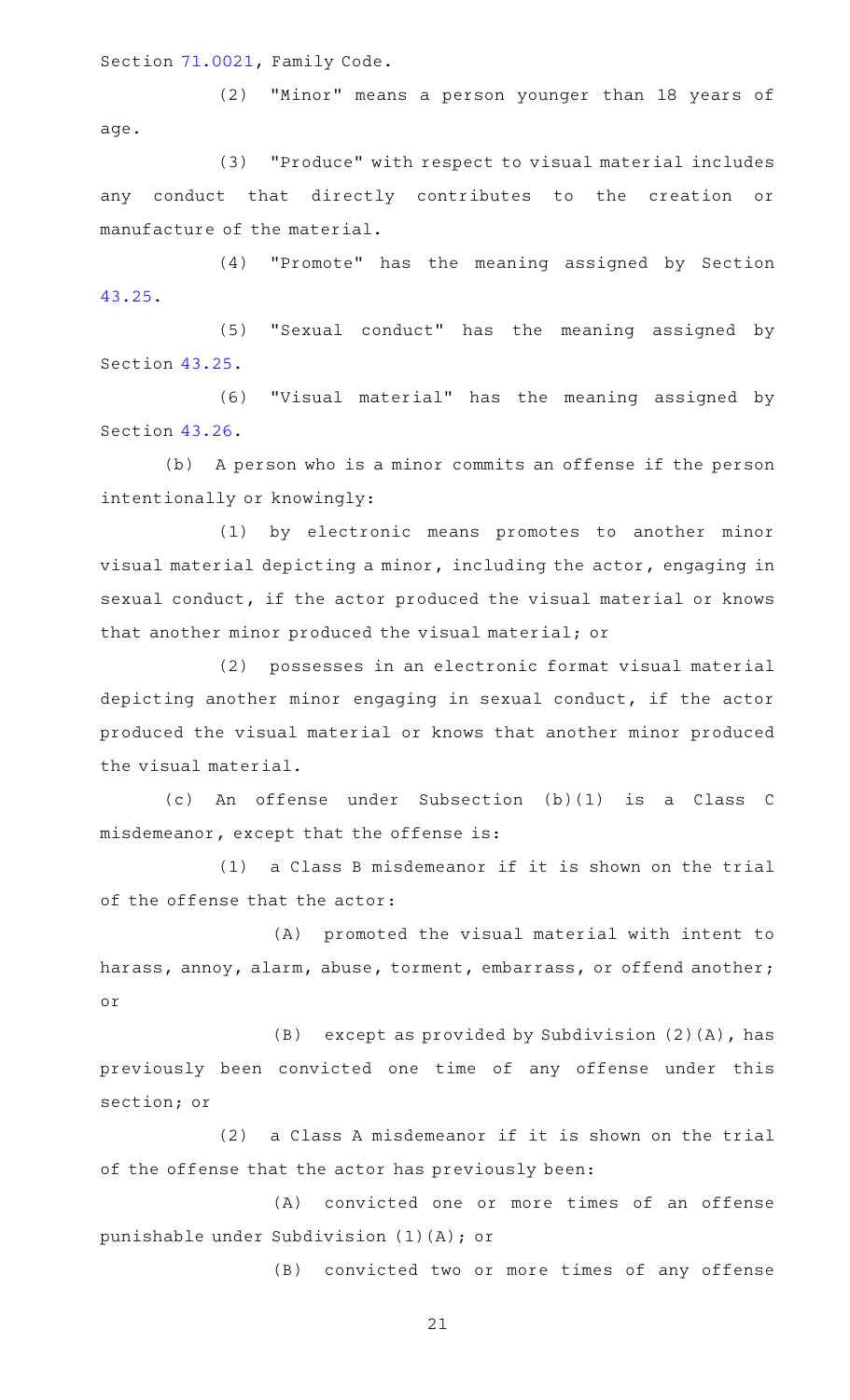under this section.

(d) An offense under Subsection (b)(2) is a Class C misdemeanor, except that the offense is:

(1) a Class B misdemeanor if it is shown on the trial of the offense that the actor has previously been convicted one time of any offense under this section; or

(2) a Class A misdemeanor if it is shown on the trial of the offense that the actor has previously been convicted two or more times of any offense under this section.

(e) It is an affirmative defense to prosecution under this section that the visual material:

(1) depicted only the actor or another minor:

(A) who is not more than two years older or younger than the actor and with whom the actor had a dating relationship at the time of the offense; or

(B) who was the spouse of the actor at the time of the offense; and

(2) was promoted or received only to or from the actor and the other minor.

(f) It is a defense to prosecution under Subsection  $(b)(2)$ that the actor:

 $(1)$  did not produce or solicit the visual material;

(2) possessed the visual material only after receiving the material from another minor; and

(3) destroyed the visual material within a reasonable amount of time after receiving the material from another minor.

(g) If conduct that constitutes an offense under this section also constitutes an offense under another law, the defendant may be prosecuted under this section, the other law, or both.

(h) Notwithstanding Section [51.13,](http://www.statutes.legis.state.tx.us/GetStatute.aspx?Code=FA&Value=51.13) Family Code, a finding that a person has engaged in conduct in violation of this section is considered a conviction for the purposes of Subsections (c) and (d).

Added by Acts 2011, 82nd Leg., R.S., Ch. 1322 (S.B. [407](http://www.legis.state.tx.us/tlodocs/82R/billtext/html/SB00407F.HTM)), Sec. 3, eff. September 1, 2011.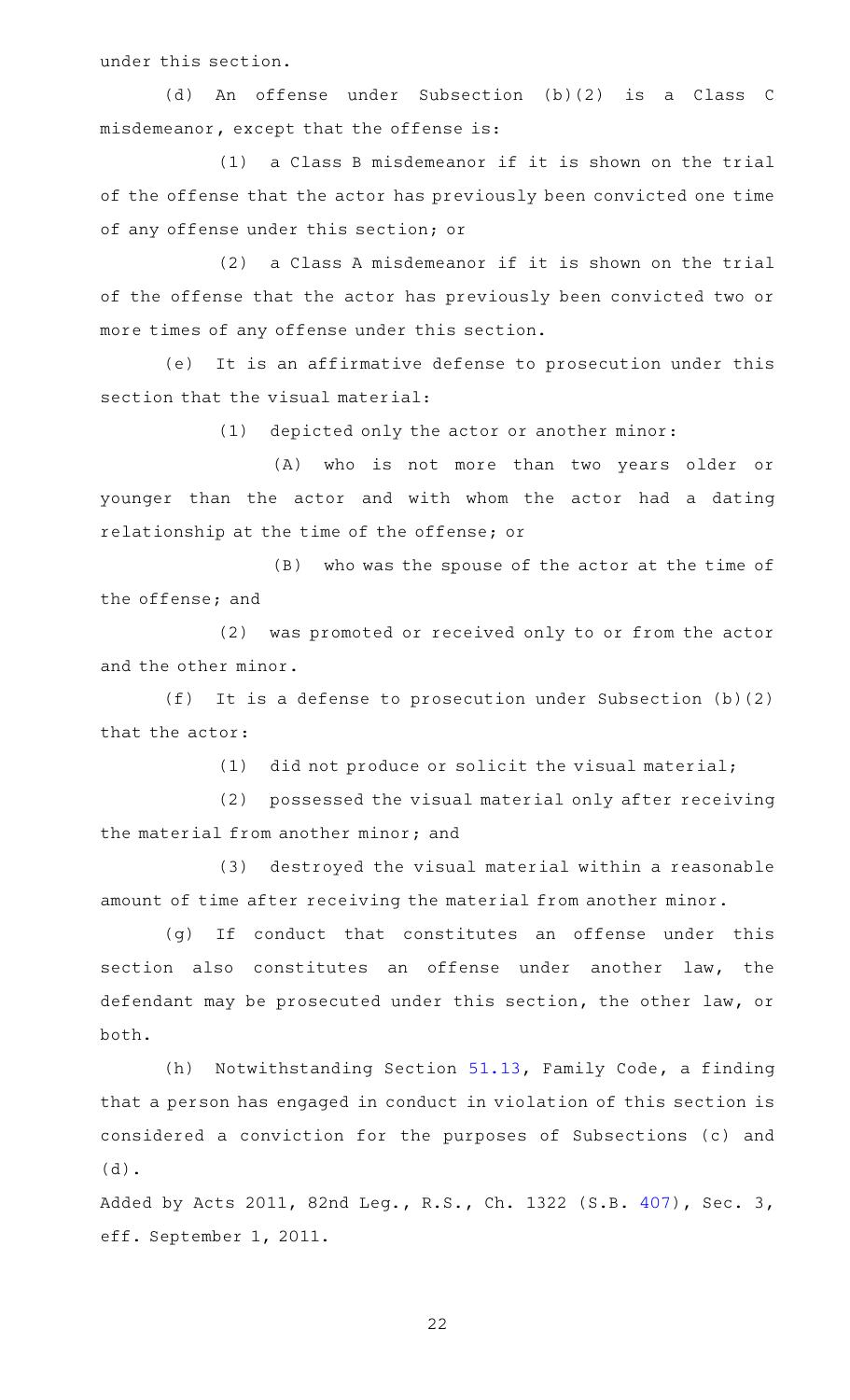Sec. 43.262. POSSESSION OR PROMOTION OF LEWD VISUAL MATERIAL DEPICTING CHILD. (a) In this section:

(1) "Promote" and "sexual conduct" have the meanings assigned by Section [43.25](http://www.statutes.legis.state.tx.us/GetStatute.aspx?Code=PE&Value=43.25).

(2) "Visual material" has the meaning assigned by Section [43.26.](http://www.statutes.legis.state.tx.us/GetStatute.aspx?Code=PE&Value=43.26)

(b) A person commits an offense if the person knowingly possesses, accesses with intent to view, or promotes visual material that:

(1) depicts the lewd exhibition of the genitals or pubic area of an unclothed, partially clothed, or clothed child who is younger than 18 years of age at the time the visual material was created;

(2) appeals to the prurient interest in sex; and

(3) has no serious literary, artistic, political, or scientific value.

(c) An offense under this section is a state jail felony, except that the offense is:

 $(1)$  a felony of the third degree if it is shown on the trial of the offense that the person has been previously convicted one time of an offense under this section or Section [43.26;](http://www.statutes.legis.state.tx.us/GetStatute.aspx?Code=PE&Value=43.26) and

 $(2)$  a felony of the second degree if it is shown on the trial of the offense that the person has been previously convicted two or more times of an offense under this section or Section [43.26.](http://www.statutes.legis.state.tx.us/GetStatute.aspx?Code=PE&Value=43.26)

(d) It is not a defense to prosecution under this section that the depicted child consented to the creation of the visual material.

Added by Acts 2017, 85th Leg., R.S., Ch. 350 (H.B. [1810](http://www.legis.state.tx.us/tlodocs/85R/billtext/html/HB01810F.HTM)), Sec. 1, eff. September 1, 2017.

Sec. 43.27. DUTY TO REPORT. (a) For purposes of this section, " visual material" has the meaning assigned by Section [43.26.](http://www.statutes.legis.state.tx.us/GetStatute.aspx?Code=PE&Value=43.26)

(b) A business that develops or processes visual material and determines that the material may be evidence of a criminal offense under this subchapter shall report the existence of the visual material to a local law enforcement agency.